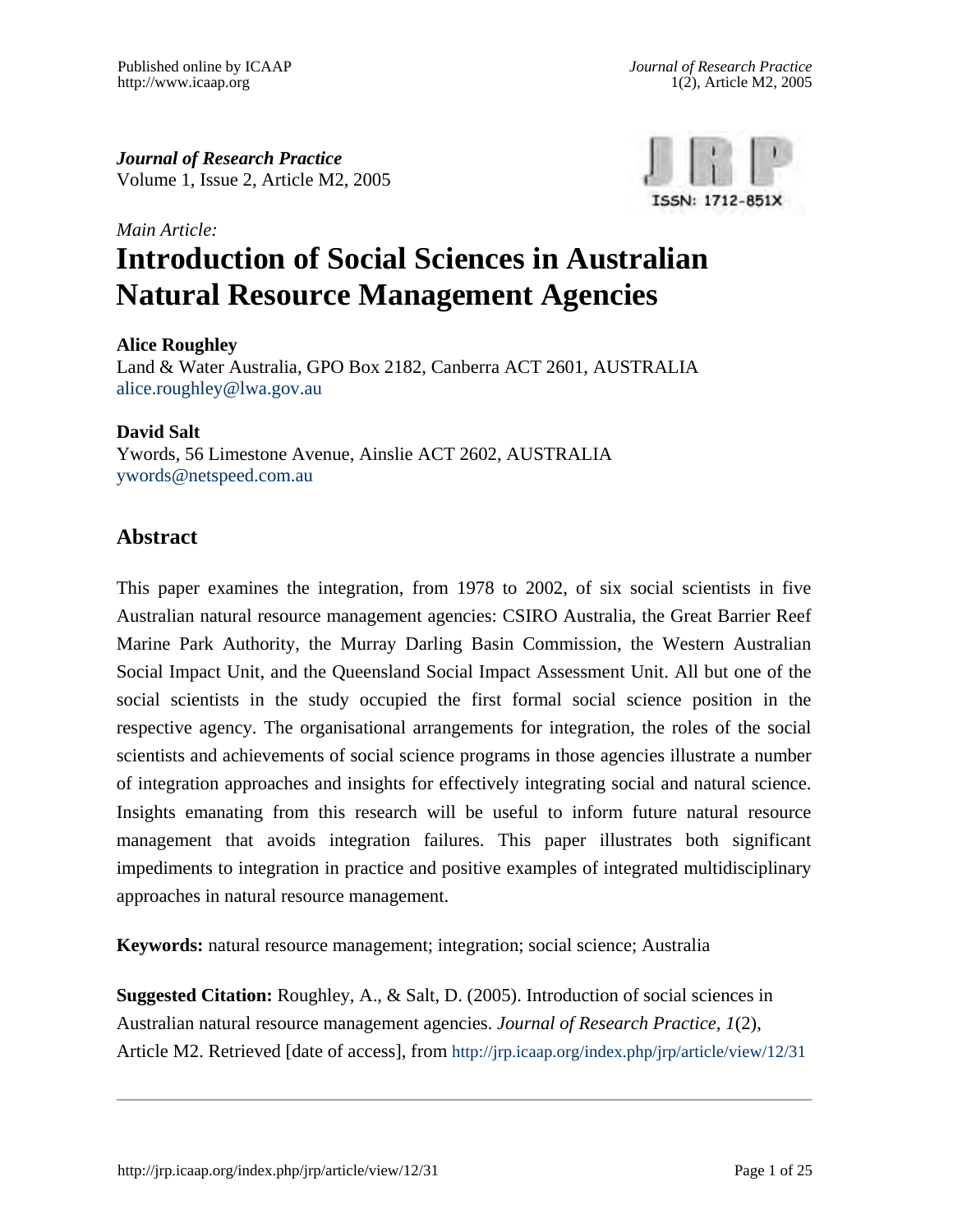# **1. Introduction**

Understanding the human dimension of natural resource management is a pressing research and management priority of almost every natural resource management policy and research and development agency. This imperative is frequently expressed in terms of enhancing public participation, improving adoption of research innovation by stakeholders, and furthering the ability of biophysical and social scientists to talk meaningfully to each other about natural resource management problems.

Social scientists working in natural resource management and development planning agencies explicitly recognised, in the mid 1970s, that people were the central drivers of environmental degradation and sustainable resource management. Natural resource management issues have long been viewed as predominantly biophysical in nature. The introduction of social scientists, particularly behavioural scientists working from a constructivist perspective and sometimes using a qualitative methodology, has not always been easy. This paper focuses on the integration of six social scientists into five Australian government and statutory agencies that deal with issues of natural resource management.

This paper is based on a research project that involved in-depth interviews with five natural resource management agencies, six social scientists--five of whom occupied the agency's first social science position--and their managers. The project included a literature review on integration across disciplines and an analysis of the annual reports of the five agencies from 1977 to 2001.

This paper focuses on the conditions that facilitated interdisciplinary integration in the five agencies and the impediments to effective integration. It briefly considers the argument for integrating the social sciences into natural resource management and then reviews the findings from the research project about this integration in practice.

# **2. Why Integrate Social Science into Natural Resource Management?**

Social sciences frame the context in which other knowledge can be applied; questioning the fit between that knowledge and its context and evaluating its purpose; and providing a critique of science and technology which is valuable as an input to technological decision-making from the beginning. (Australian Science and Technology Council, 1993, p. 13)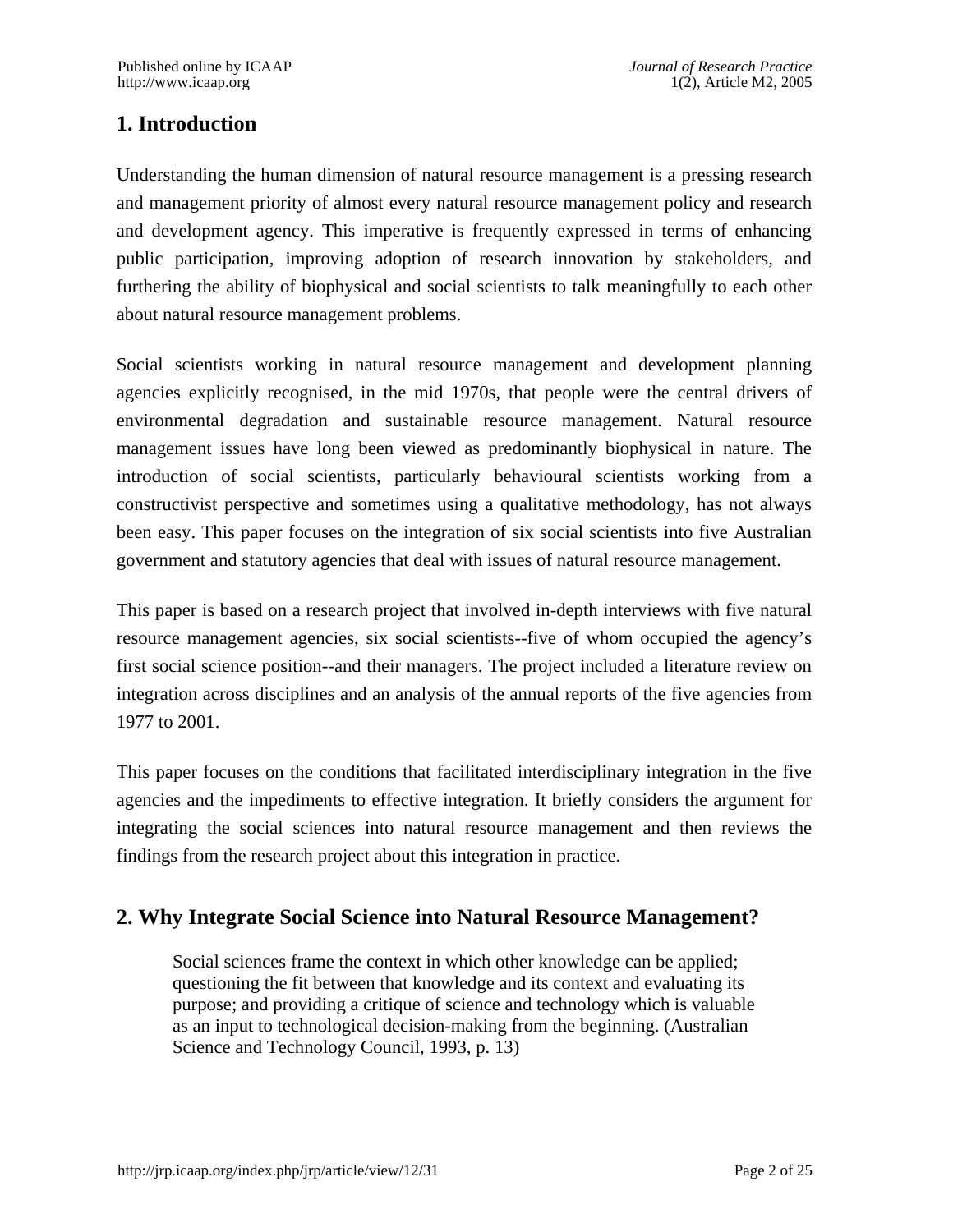Natural resource management problems are rarely the domain of a single conventional discipline due to their scope and diversity. Efforts to integrate knowledge and skills across disciplines can enhance our ability to establish competencies to address these multidimensional issues. Social science is pivotal as it brings to natural resource management expertise in interpreting human activity. Human activity is a central consideration for natural resource management. The prerogative of the social sciences is to frame the context for natural resource management through development of theory based on the many different assumptions about resources, environment and quality of human life. The context is one into which other knowledge, including that derived from the biophysical sciences, can be applied.

#### **2.1. The Imperative for Integration**

Much uncertainty surrounds integration due to lack of a unified body of discourse but the dispersion of discourse is most important. Confusion is frequently apparent between the terms *integration* and *interdisciplinary*. Integration incorporates the idea of people from different disciplines bringing their knowledge and methods to bear on a particular problem in a particular place at a particular time with a common purpose. It encompasses an assumption that there is a willingness to share and exchange knowledge. The aim of synthesising knowledge from different disciplines is to arrive at a conclusion or solution which brings together insights from the contributing disciplines (Gibbons, Limgoes, Nowotny, Schwartzman, Scott, & Trow, 1994; Klein, 1990; Rossini & Porter, 1984; Roughley, 1998).

Natural resource management engages a multitude of disciplines within the biophysical and the social sciences. This involves consideration of the different epistemological and methodological paradigms with competing views on why a problem exists in the first place, how it has manifested, and what are the best ways to arrest or address it? Take for example salinity, a major and so far intractable environmental management problem. The geomorphologist, social psychologist, environmental planner, geographer, agricultural extension officer, botanist, economist, senior policy officer, government minister, farmer, and the local conservation group would have quite different answers to the above questions.

Literature dedicated to understanding multidisciplinary integration suggests that integration in natural resource management is best conceived as an amalgamation of the bodies of knowledge identified as essential to solving a specific problem. It is a means of solving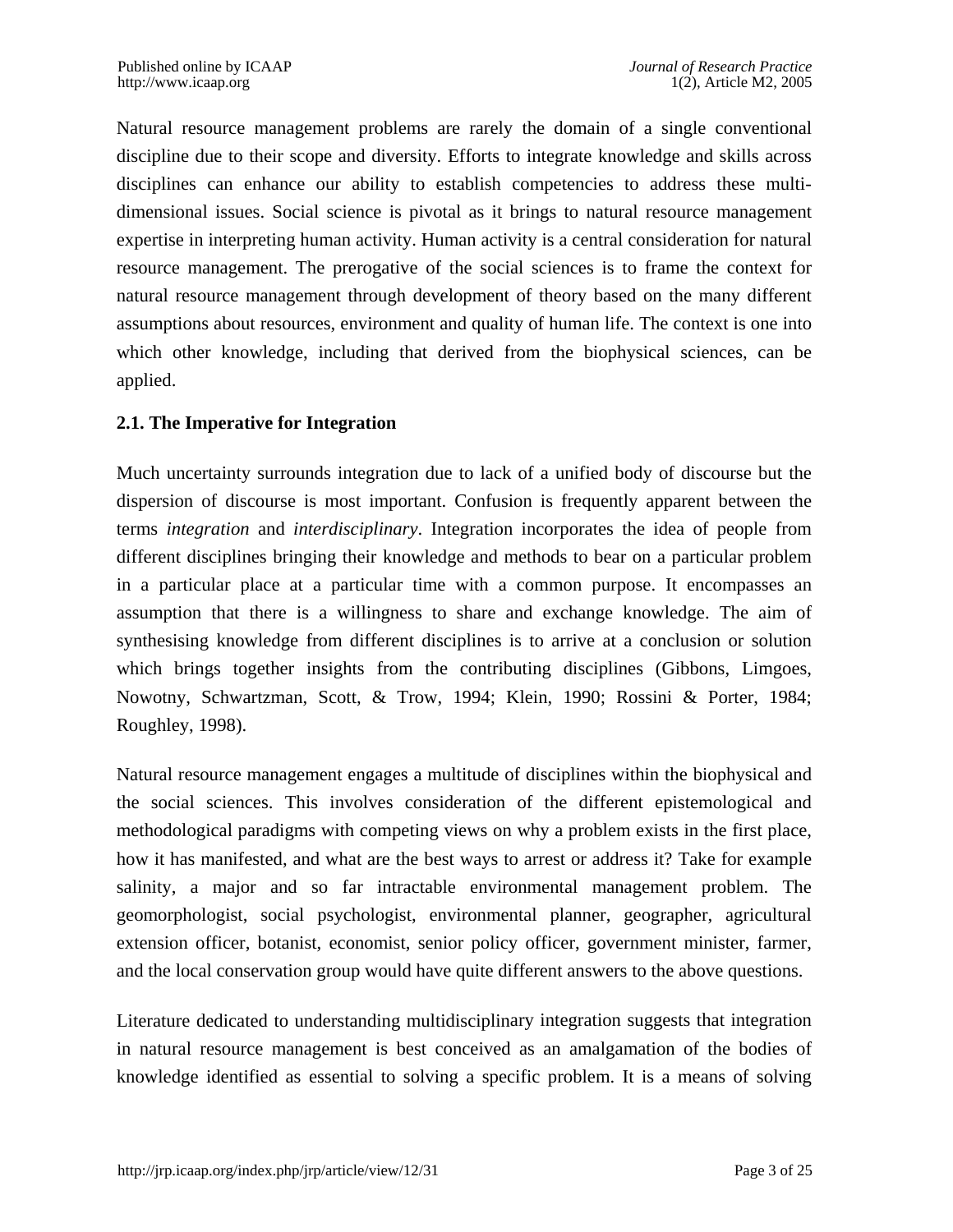problems and answering questions that cannot be satisfactorily addressed using single methods or approaches. This scenario typically applies across natural resource management.

The positive experiences of integrated multidisciplinary approaches in natural resource management reveal that integration of knowledge occurs most effectively in small, nonhierarchical structures where team members have equal status and the leader is generalist in orientation (Booth, Frost, Rodgers, & Bukerup, 2001; Klein, 1990; Rossini & Porter, 1984). Integration across disciplines occurs when problems are formulated in terms that genuinely enable the different disciplines to work in close collaboration, without competition. Integration is also facilitated where the method of data acquisition is helpful to all the relevant disciplines, not biased in a particular direction. The test of effective *integration research* is when its results make a difference to the policy decisions eventually taken (Klein, 1990).

Environmental impact assessment emerged through legislation in the United States in 1969 (National Environment Policy Act of 1969) and in Australia in 1974 (Environmental Protection [Impact of Proposals] Act of 1974 [Commonwealth]). In the conduct of Australian environmental impact assessments, the anticipated effects of development on people, communities, and lifestyles are typically segregated. Environmental impact assessment reports have predominantly focused on biophysical impacts although integration of social assessment is a condition required under the legislation (Cox, Dale, & Morrison, 2001; Roughley & Scherl, 1992).

A common assumption is that integration can assist in finding an ecologically sustainable balance among these competing imperatives. The challenge that remains is to avoid a mere accumulation of knowledge supplied from more than one discipline (Rossini & Porter, 1984). Integration methodology is rather nascent. There remains a tension in the integration discourse between those who view integration as a philosophically conceived synopsis and those who view it as a practical toolkit (Klein, 1990).

### **3. The Context and the Actors**

Natural resource management operates at a number of levels. The agencies discussed in this paper (i.e., CSIRO Australia, the Great Barrier Reef Marine Park Authority, the Murray-Darling Basin Commission, and the two state-based social impact units), represent the management level sandwiched between policy and on-ground implementation, with a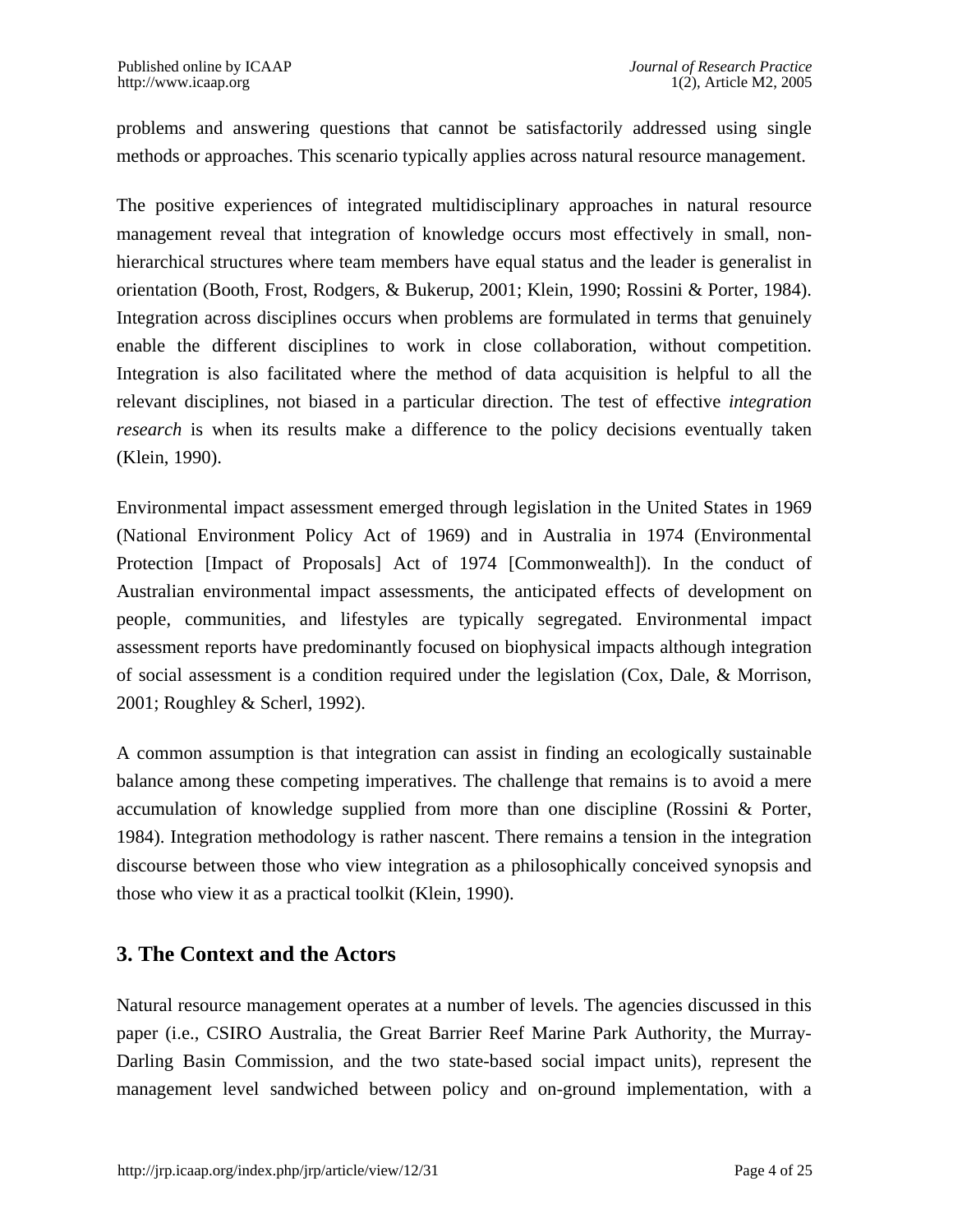responsibility to service both. These agencies generate information about the nature and extent of resource management problems and methods for addressing those problems. Transmission of innovations for on-ground management is essential but complex, given the separation of the agencies from the end-users of their products.

The period of this study (1978-2002) was one when significant contradictions confronted natural resource management agencies rendering the "business" of running a natural resource management organisation an unenviable task. Introduction of neo-liberal economic policy coincided with a realisation that natural resource management turns on changing social and cultural practices that operate against sustainable resource management. Amidst these conflicting imperatives, CSIRO Australia, the Great Barrier Reef Marine Park Authority, the Murray-Darling Basin Commission, and the two social impact units created positions for social scientists.

#### **3.1. CSIRO Australia**

[CSIRO Australia](http://www.csiro.au/) (more often referred to simply as CSIRO) began as the Institute of Science and Industry in 1921. CSIRO's two primary functions in 2001 were to:

- carry out strategic scientific research to assist Australian industry, and further the interests of the Australian community; and to contribute to national and international objectives and responsibilities of the Australian Government; and
- encourage and facilitate the application and use of the results of its own or any other scientific research. Secondary functions include international scientific liaison, training of research workers, publication of research results, and dissemination of information about science and technology (CSIRO, 2001).

CSIRO innovations covered diverse areas, from methods to eliminate diseases affecting crops and animals, to enhanced food and fabric production techniques and information technology (CSIRO, 2001, Autumn). At the time of appointing its first social scientist, Geoff Syme, in 1978, CSIRO was beginning to engage in environmental and natural resource management-oriented research, particularly in relation to water supply and quality

Syme, a social psychologist, joined CSIRO in Western Australia in 1978. His position was one of three in a new multidisciplinary program that was introduced to bring about a return of some applied research that would "have a broader public influence."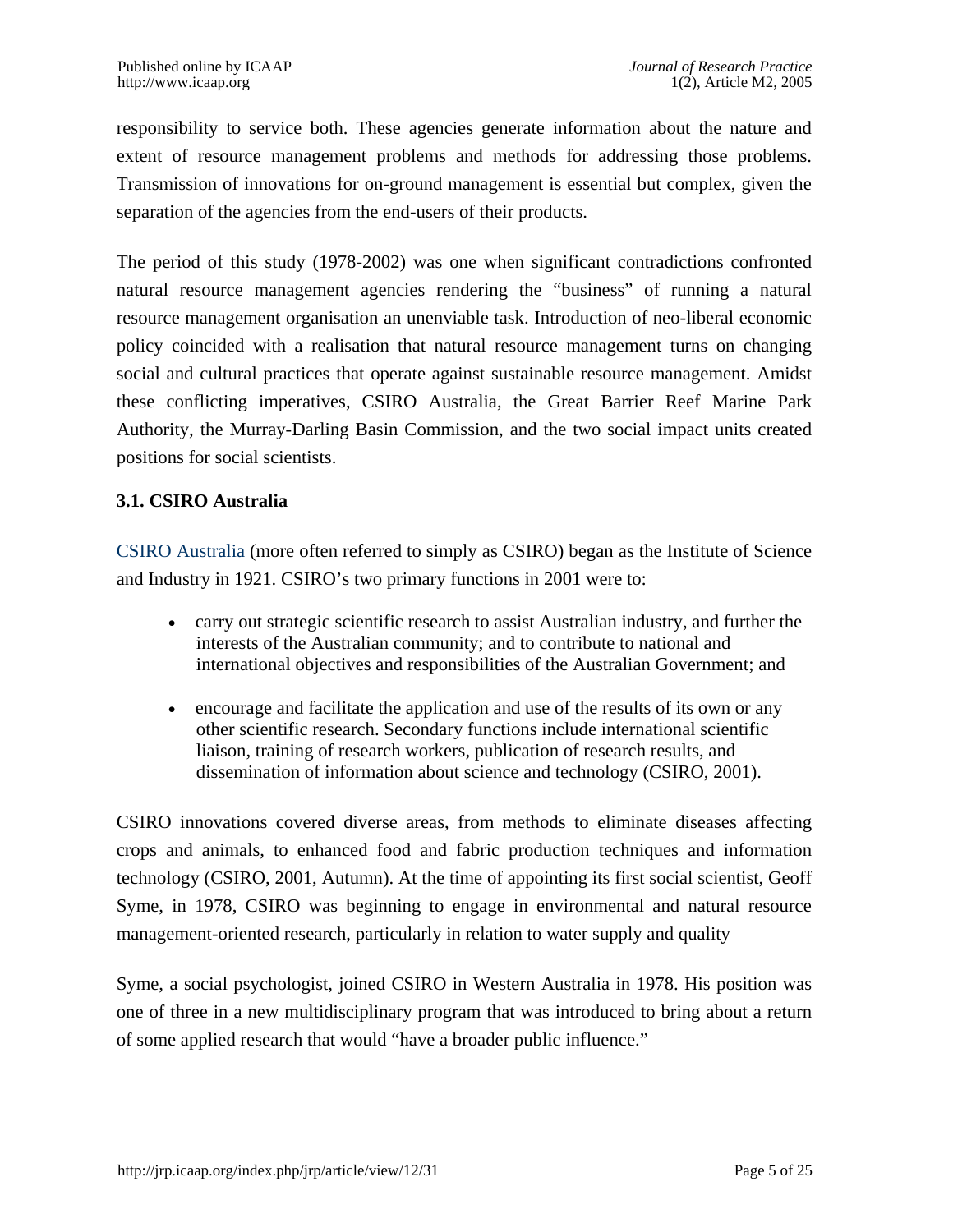The year after Syme's position was established the CSIRO annual report claimed that the focus of CSIRO was strictly biophysical scientific research and development and that it did not have a direct role in undertaking social science research, suggesting that other agencies should carry that responsibility (CSIRO, 1979). By the 1980s the research focus had broadened:

CSIRO needs a broadly based research capability and expertise in a range of disciplines... It must have ways of determining which areas the community considers to be most important and to require an input, and it needs to take account of information and advice from the community on factors that may be important in formulating research policy, priorities and resource allocation. (CSIRO, 1981, p. 17)

A new strategy, i.e., multidisciplinary research teams, was heralded by CSIRO in 1985 in pursuit of more holistic solutions to salinity, soil, and water quality problems (CSIRO, 1992).

Syme is now the Director of the Australian Research Centre for Water in Society at CSIRO. He has continued his work at CSIRO because, in his words:

We really believe that better social ideas, even if we are not the ones to present them, or even if we come up with some dud [failed] ones, at least create a choice amongst social ideas, which is a really good thing for us to have in this country at the moment. (G. Syme, personal communication, September 20, 2001)

#### **3.2. Great Barrier Reef Marine Park Authority**

The [Great Barrier Reef Marine Park Authority](http://www.gbrmpa.gov.au/) is a statutory body vested with responsibility for management of the Great Barrier Reef Marine Park. The Park includes the largest system of corals and associated life forms anywhere in the world, covering almost 300,000 square kilometres. The area includes over 2,900 individual reefs, 1,500 species of fish, 400 species of coral, 300 reef islands or cays, and 600 continental (or high) islands (Muldoon  $\&$ Kenchington, 1998, April).

The Authority was established in 1977. In 1981 the Great Barrier Reef was inscribed on the World Heritage List based on its outstanding natural features and its integrity as a selfperpetuating ecological system. The Great Barrier Reef Marine Park Authority is the principal adviser to the Australian Government on the care and development of the Great Barrier Reef Marine Park. State agencies in Queensland carry out the day-to-day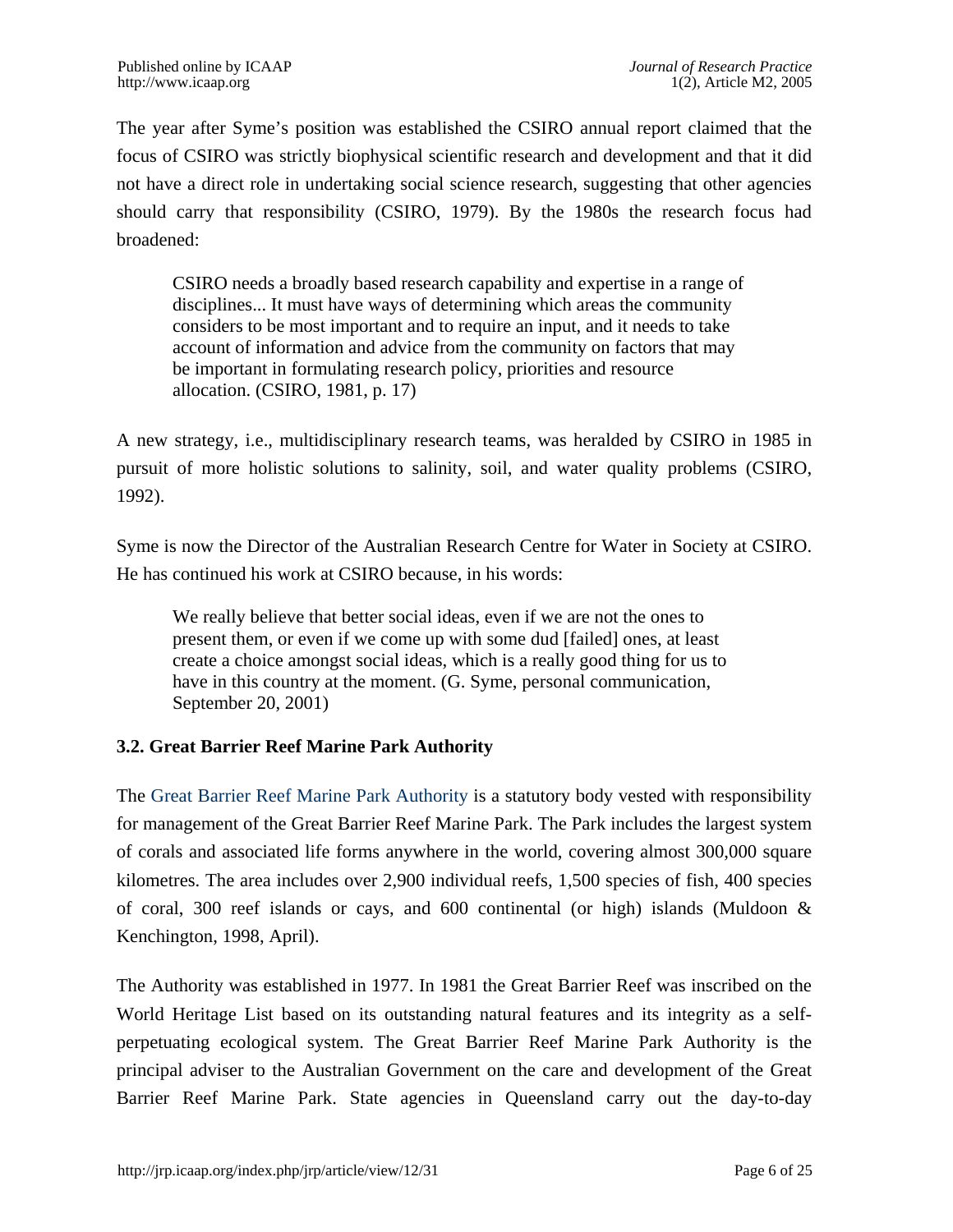management of the Marine Park subject to the Authority's mandate. The Authority undertakes a variety of activities including:

- developing and implementing zoning and management plans;
- environmental impact assessment and permitting of use;
- research, monitoring and interpreting data; and
- providing information, educational services and marine environmental management advice.

Unlike CSIRO, with a mandate to conduct research, the Great Barrier Reef Marine Park Authority plans the research framework, funds, commissions, and manages research projects but rarely undertakes research activity directly. With progressive deterioration of the reef and the park's ecological systems, the role of the Great Barrier Reef Marine Park Authority became increasingly focused on environmental protection and regulation in the late 1970s and 1980s. The Authority's research priorities in that period were:

- 1. marine research;
- 2. impact of human uses of the Marine Park; and
- 3. demographic, social, and economic studies to anticipate changing patterns (Great Barrier Reef Marine Park Authority, 1978).

The stated aims of the Authority were revised between 1985 and 1987 along with subtle changes in the terminology of the aims. Meaningful involvement of the community exchanged its place on the list with the broader environmental protection aim and moved down a notch. These changes, occurring within just a couple of years, were quite possibly in response to the fact that the reef users were not modifying their behaviour. The reef environment was deteriorating.

The Authority's activities now operate through four critical issues groups (based on the major threats to the reef):

- Fisheries:
- Tourism and Recreation;
- Water Quality and Coastal Development; and
- Conservation, Biodiversity, and World Heritage.

Lea Scherl, psychologist, started work at the Great Barrier Reef Marine Park Authority as a Project Officer for Social, Cultural, and Economic Research in the Research and Monitoring Program in 1990, in Townsville, Queensland, on the north-eastern seaboard of Australia. The five other research areas in the program were all biophysical: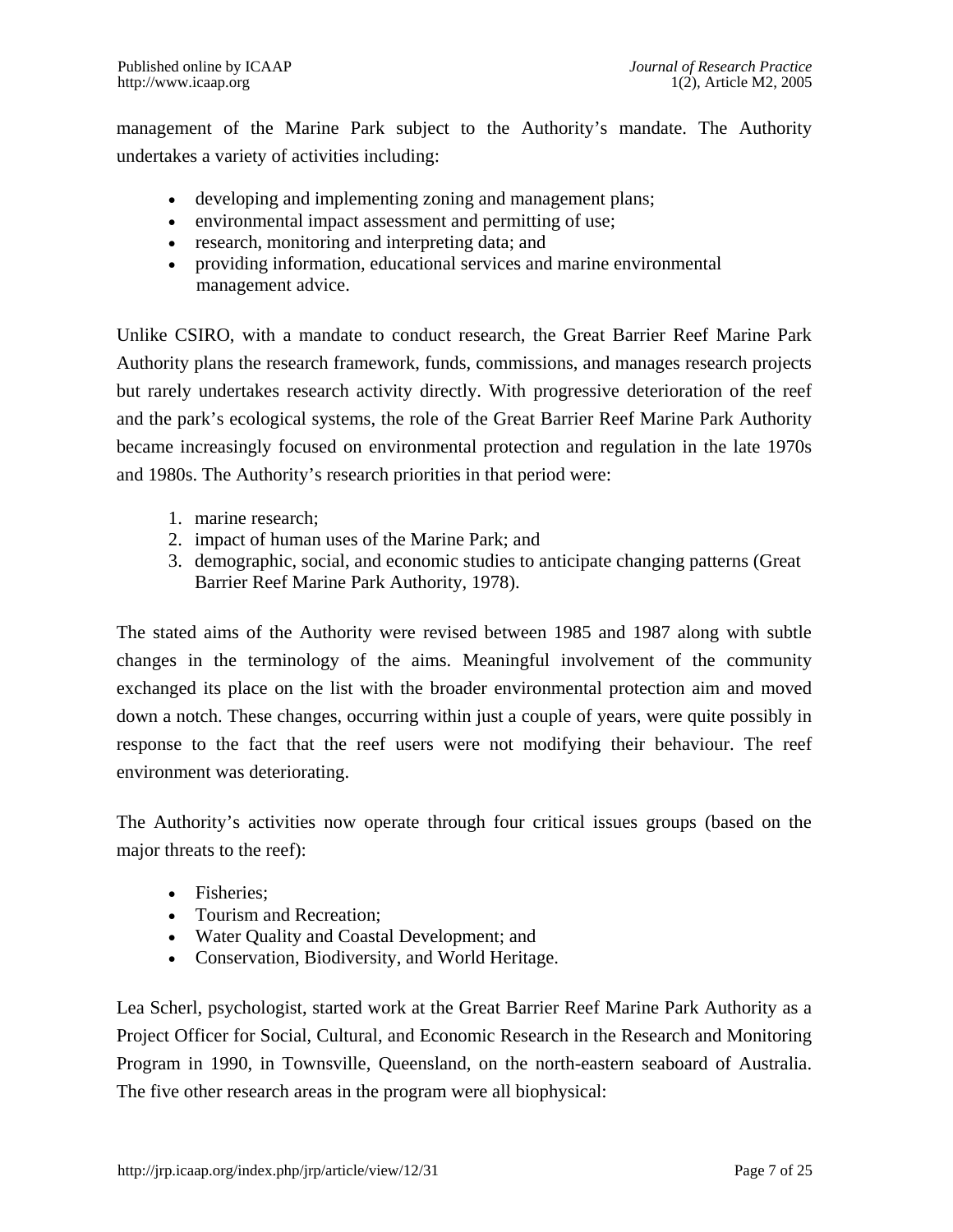- water quality;
- crown-of-thorns starfish;
- fishing;
- reef monitoring; and
- oceanography.

Each research area had an executive level coordinator. Scherl occupied a lower level position and reported directly to the overall Program Manager. Dominique Benzaken, with qualifications in pharmacy, zoology, and environmental psychology, took up the position at the Great Barrier Reef Marine Park Authority when Scherl left.

#### **3.3. Murray-Darling Basin Commission**

The [Murray-Darling Basin Commission](http://www.mdbc.gov.au/) is responsible for advising the government on matters related to the environmental resources of the Murray-Darling Basin. Australia's Murray-Darling Basin extends across one-seventh of the continent and generates about 40% of the national income derived from agriculture and grazing. It supports a quarter of the nation's cattle herd, half of the sheep flock, half of the cropland and almost three-quarters of its irrigated land. The Basin contains more than 20 major rivers as well as important groundwater systems. It is also an important source of fresh water for domestic consumption, agricultural production and industry (Murray-Darling Basin Commission, 2002). The Basin's natural resources are of high environmental value. Its wetlands are extensive and support and maintain the productivity and health of the river systems. They are recognised under the Convention on Wetlands of International Importance (Ramsar Convention). Changing patterns of land use have groundwater impacts which are felt hundreds and even thousands of kilometres downstream (Murray-Darling Basin Commission, 2002).

The Murray-Darling Basin has an essentially rural population that accounts for an estimated 10% of the total Australian population (Australian Bureau of Statistics, 1994). Many people live on farms, dispersed geographically over long distances. The remoteness has a range of economic and social consequences including very limited access to services and facilities.

The increasing problems of rising water salinity and irrigation-induced land salinity are critical issues that cross state boundaries. The national government and all five Australian state governments signed the Murray-Darling Basin Agreement in 1987. The purpose of the Agreement is "to promote and coordinate effective planning and management for the equitable, efficient and sustainable use of the water, land and other environmental resources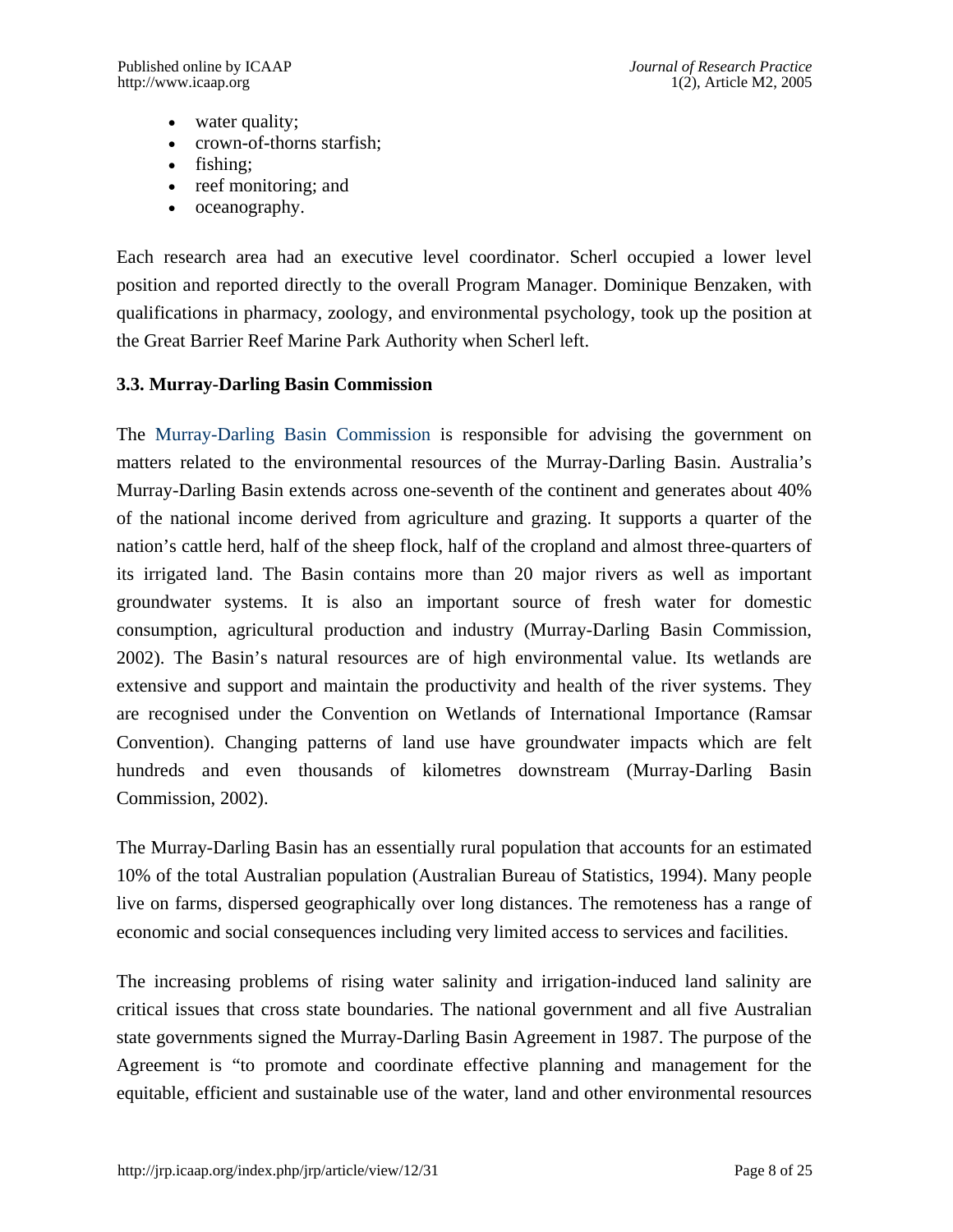of the Murray-Darling Basin" (Murray-Darling Basin Commission, 1999, p. 38). A Community Advisory Committee to the Commission provides the Ministerial Council, which is constituted of ministerial representatives from the national and each partner state government, with a two-way communication channel between the Council and the community. The Murray-Darling Basin Commission was officially established on 1 January 1988, with 19 staff. Approximately half were engineers or natural scientists and the other half administrative staff. In 1994, the major strategy of the Commission was to conduct research at local and regional scales and to increase public involvement in planning and management as well as in identification of research priorities. The Commission embraced the concept of integrated catchment management.

The Commission allocated AUD 340,000 of its Investigation and Education Program budget of AUD 867,645 to socio-economic research in 1994 and also established a Community Participation Coordinator position--a dedicated social science position. The objectives of the position were to:

- coordinate and facilitate effective community participation in significant Basinwide issues; and
- provide expert advice on community participation to the Commission and the contracting governments (Murray-Darling Basin Commission, 1995).

Esta Knudsen, with qualifications in social science and humanities, and experience in community development, was appointed to the position.

#### **3.4. Social Impact Unit, Western Australia, 1989-1992**

In the early 1980s, a new Western Australian labour government election platform was to create a new and better environmental protection law. The new Environmental Protection Act of 1986 (Western Australia) was administered by the Chairman of the Environmental Protection Authority. By 1999 it had become apparent that implementation of the Act was impeded by public controversy over proposed development in Western Australia, particularly large-scale mining developments.

Towards the late 1980s, there was a plethora of proposals for large-scale development projects in Western Australia. Some had been stalled due to a confrontation between developers and community opponents; yet about 85% of the gross domestic product in Western Australia came from resource development--not just mining but gas, timber, and down-stream processing. As a result of growing political frustration with delays in the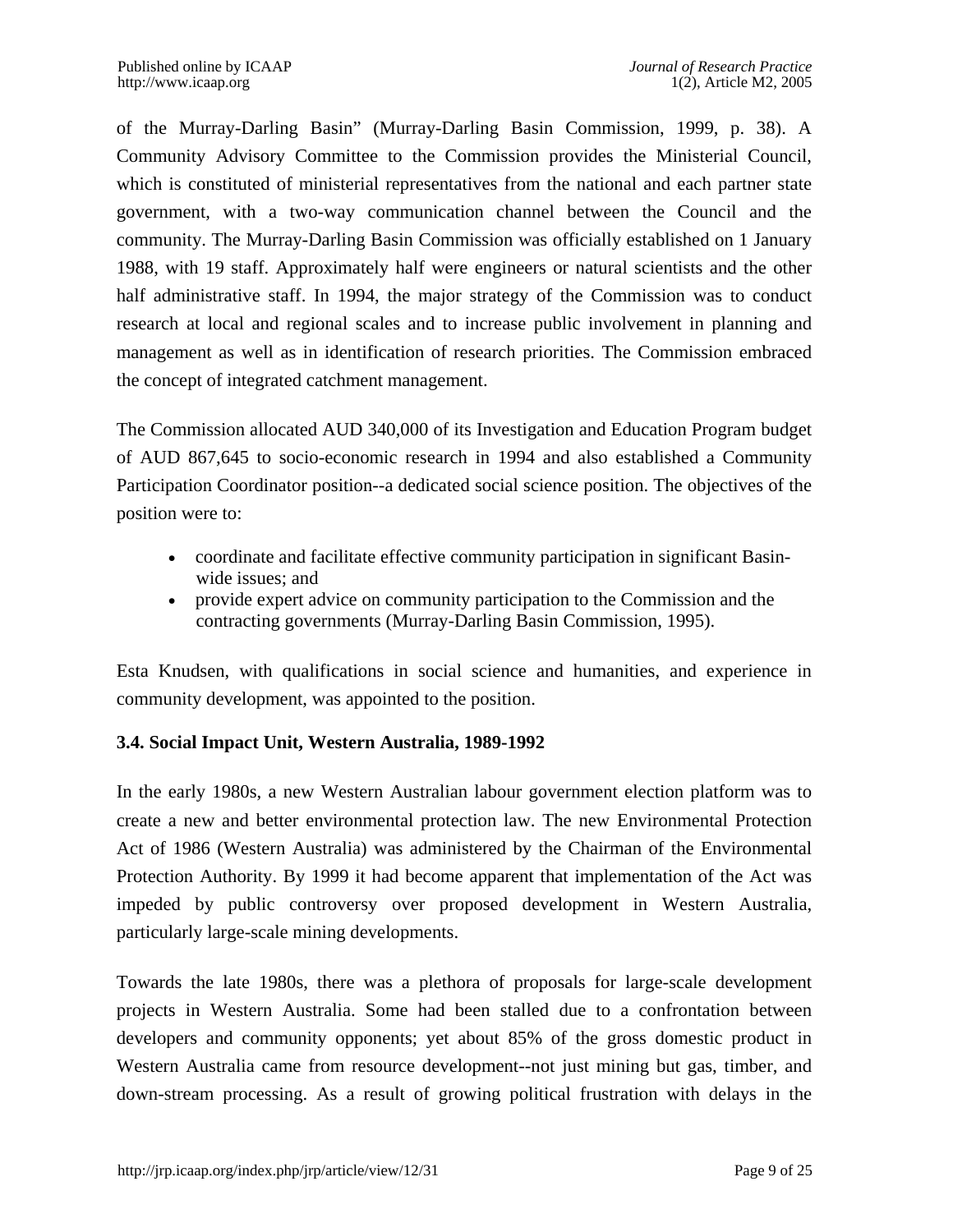development projects and the associated controversy, a Social Impact Unit was established in 1989, within the Department of Resources Development with Anne Verschuer as the founding Director. She had a direct line of reporting to the Deputy Premier.

The Unit drew its power from and worked under the Environmental Protection Act of 1986 (Western Australia). Through the Act, the Social Impact Unit was empowered to require development proponents to undertake a social assessment of their proposed development.

The mission statement of the Social Impact Unit was to ensure that development projects were good for the people as well as good for the developers. The Unit's objectives read:

Those who have an interest are able to make informed, fair judgements on social issues. Government agencies, communities and developers involve the public in decision-making. Developers address the social impact of their proposals in the best interests of the community.

Communities can readily access opportunities created by development projects. Social issues relating to developments are managed in a consistent and planned manner. Systems of social impact assessment and management are efficient and effective. (Social Impact Unit Western Australia, 1990, p. 1)

Lisa Pollard, anthropologist with experience in working with Australia's indigenous people, was appointed as Project Officer in the Unit.

In 1991, the Unit consisted of six staff, the manager, an environmental psychologist, planners and an anthropologist. The unit facilitated public participation in development planning to educate proponents, agencies and communities to work in cooperation. A substantial function of the Unit was to assess social impact assessment reports to ensure that potential social impacts of a proposed development were identified, negotiated, and mitigated to the optimum level. The goal was to support approval for developments that were socially acceptable. Development proponents were required through the Environmental Protection Authority to come up with solutions that were acceptable to the community. In effect, the unit had two clear roles: The first was to facilitate public participation or public problem solving, and the other was formal assessment.

Once the Social Impact Unit was operational, the Environmental Protection Authority required development proposals in very early draft stage. They set guidelines for environmental assessments that would be required and formally referred the proposal to the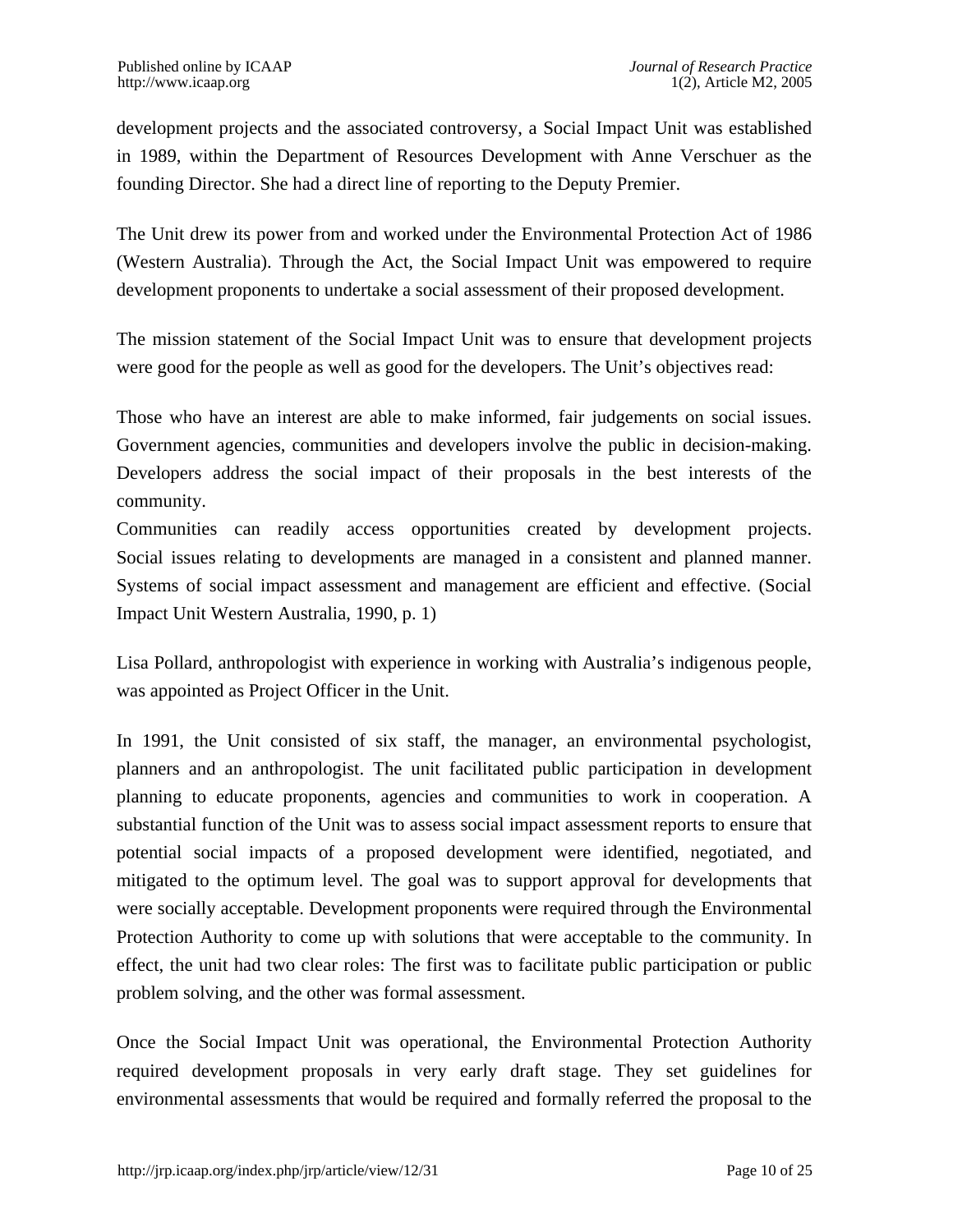Social Impact Unit for recommendations for the necessary social assessment processes. The Social Impact Unit then wrote the social considerations for incorporation in the Environmental Protection Authority guidelines. The Unit closed following a change of government in Western Australia in 1992.

#### **3.5. Social Impact Assessment Unit, Queensland, 1993-2000**

Established in 1993, Queensland's Social Impact Assessment Unit was located within the then Department of Family Services and Aboriginal and Islander Affairs, Queensland's social welfare agency that delivers a range of programs to socially disadvantaged sectors of the community. Allan Dale, with undergraduate qualifications in agricultural science and a doctorate in social and cultural impacts of development on indigenous communities was appointed to the position of manager of the new Social Impact Assessment Unit.

At the time the social impact assessment unit model was adopted, the broad goal of the Department was to improve and coordinate efforts between the different spheres of government, industry and the non-government sector to provide effective responses to community need (Dale & Crisp, 2001). The Unit was the first lead agency in social impact assessment in Queensland. Prior to the Unit's establishment, social issues were rarely considered in the concept phase of development planning. Community controversy over proposed development was prominent (Dale & Lane, 1995).

Prior to 1993, there was no formal system in place in Queensland for cooperative development of environmental and social guidelines for new proposals, in spite of existing legislation that incorporated social, economic, aesthetic, and cultural conditions in its definition of "environment" (Local Government [Planning and Environment] Act of 1990 [Queensland]). It was solely the responsibility of the Department of Environment and Heritage, for example, to ensure that biophysical and cultural heritage issues were adequately addressed in impact assessments. Impact assessments were commonly undertaken by engineering/environmental science consultants with an absence of relevant social theory and poorly structured public involvement (Dale & Crisp, 2001).

The Unit's objectives were to:

- promote the integration of social planning and assessment with land use planning;
- provide resources and training to achieve a consistently high quality of social planning and assessment;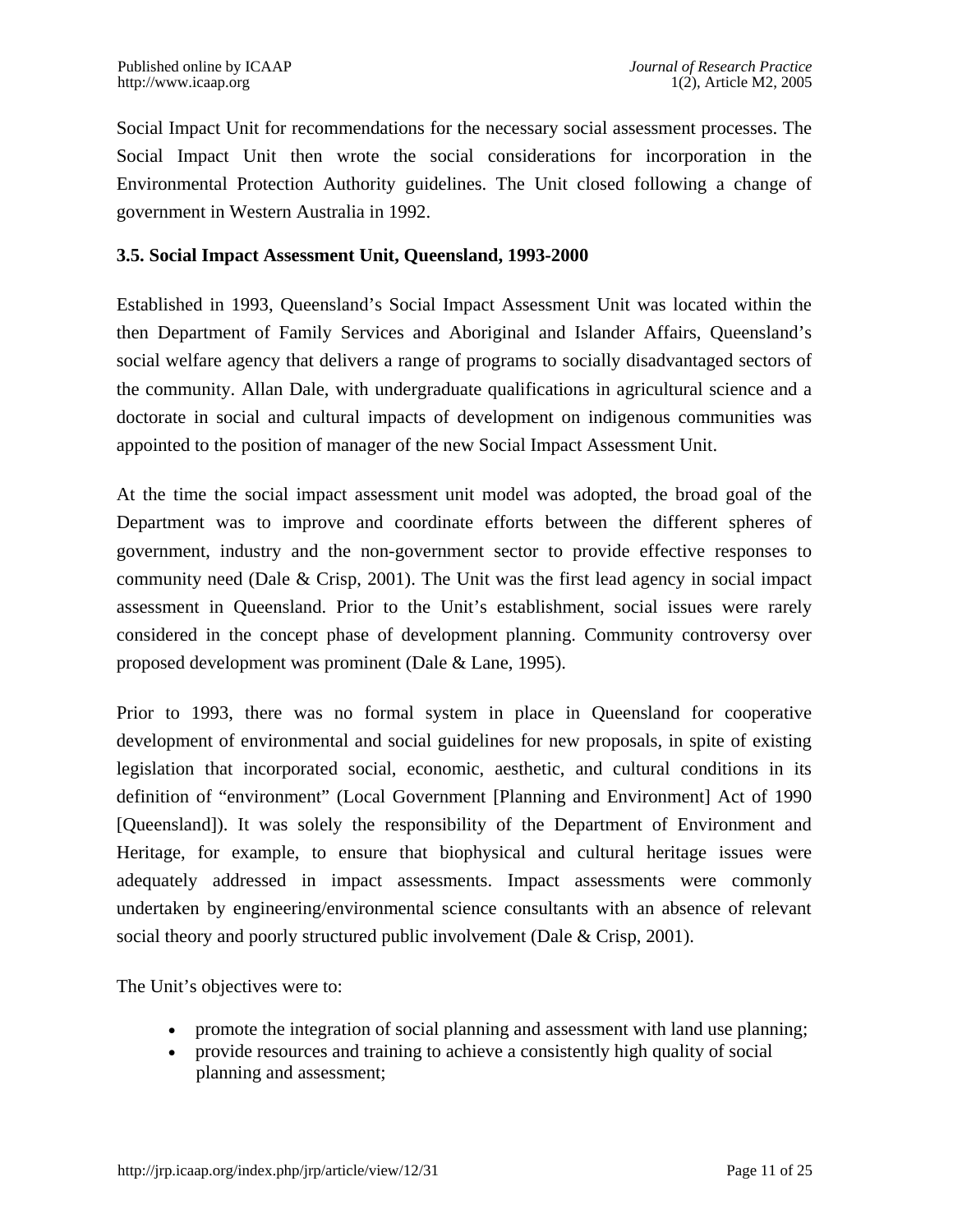- develop sound policy frameworks and standards for the integration of social planning and assessment with land use planning;
- facilitate social planning and assessment research and improve government, industry and community access to relevant social data; and
- establish social assessment as an integral part of the policy and decision-making processes of government.

Following its formation, the Social Impact Assessment Unit appointed qualified social planners at the regional level to carry out the Department's lead agency function within the "whole of government" approach to land use planning and impact assessment. One generalist social planner was appointed in each of the five regions of the Department. Five specialist social planners were also appointed throughout the State of Queensland to deal with cultural heritage issues concerning the Aboriginal and Torres Strait Islander peoples, such as sacred sites that could be threatened by a development project (Dale & Crisp, 2001).

In 2000, the Social Impact Assessment Unit ceased to formally exist. Unlike the three natural resource management agencies discussed here, the two social impact units had a brief and finite lifespan.

Similarly, in the mid 1980s there was public criticism that the Great Barrier Reef Marine Park Authority had not conducted a comprehensive social survey in their management planning of a particular sensitive area of the reef. The Social Impact Units in Western Australia and Queensland were born largely out of heightened concern over the social consequences of land use and development. While each state government was required to account for the human dimension of any development, their environmental protection laws and authorities lacked the capacity to appropriately deal with social impacts.

#### **3.6. Discussion**

A key motivation for initiating social science positions in CSIRO, the Murray-Darling Basin Commission and the Great Barrier Reef Marine Park Authority and for establishing social impact units was growing public concern over environmental degradation and the manner in which resources were being managed. For example, according to Esta Knudsen, the catalyst for the Murray-Darling Basin Commission employing a social scientist was vocal public protests along the Murray-Darling in response to varied results from projects the Commission had carried out. There was public pressure on the Commission for genuine public participation in the management of the river.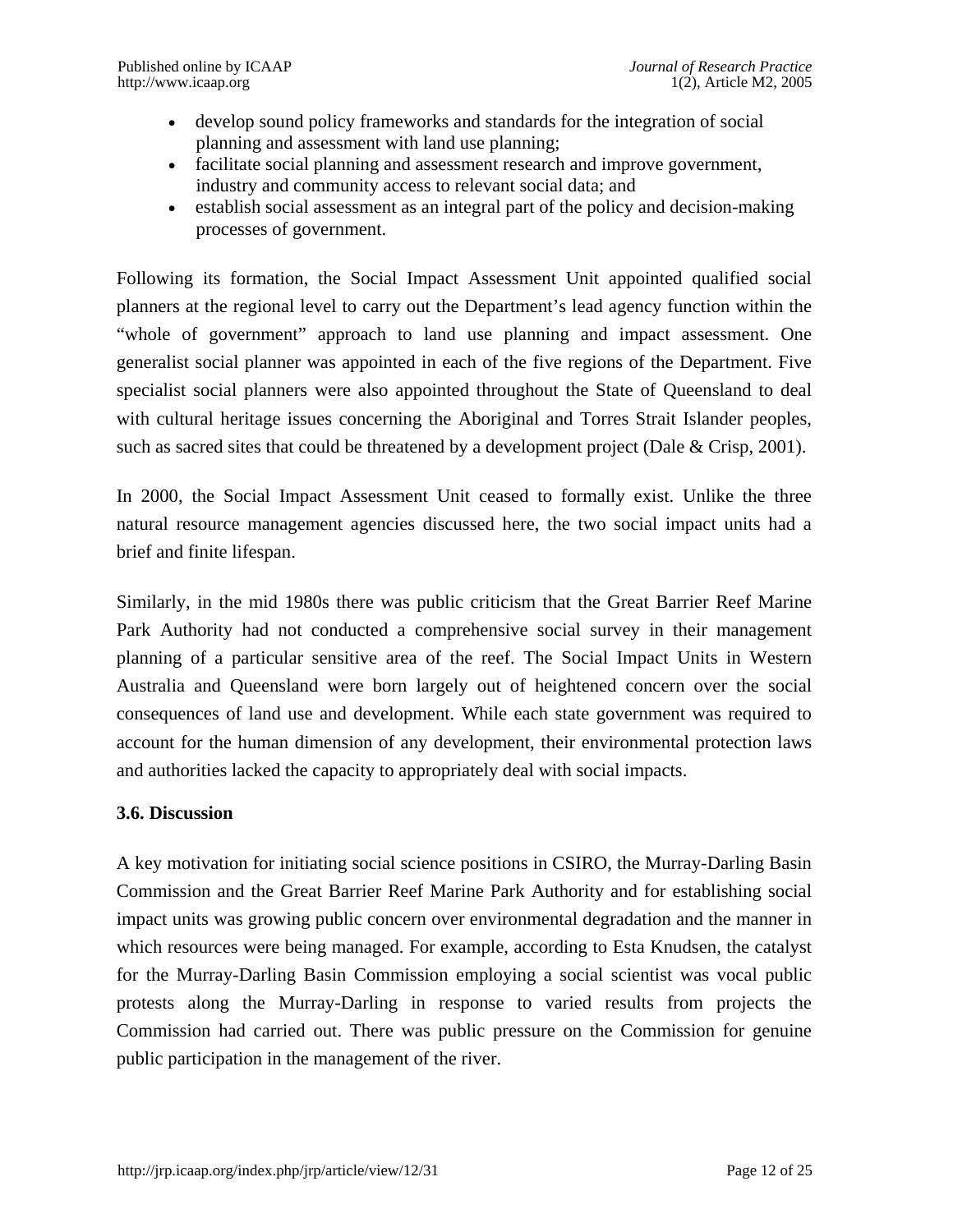### **4. Integrating Social Science in Practice**

Dedicated social science positions began appearing within natural resource management agencies in Australia in the mid to late 1970s. Over more than two decades the six social scientists who participated in the research were single individuals in generic management or research positions.

#### **4.1. Expectations of the Social Scientists**

Each of the six social scientists interviewed entered a position that was largely unformed and each experienced their position as a challenge on both personal and professional levels. CSIRO, the Great Barrier Reef Marine Park Authority and the Murray-Darling Basin Commission, with long histories and strong cultures as essentially biophysical science agencies created social science positions with limited arrangements for their inclusion in the agencies' activities. Syme, Scherl, Benzaken, and Knudsen had broad job descriptions. Five of the six recalled that when they were interviewed for the positions the interviewers demonstrated only a vague understanding of social science and therefore of the position.

At the time when the social scientists commenced in their positions, their managers' expectations ranged from "getting results quickly" in the arena of changing community attitudes, to developing "a system" for engaging the community in natural resource management. These things, of course, do not happen quickly. While all social scientists said their employers were initially quite vague about what they could contribute, there was a general expectation they would:

- engage, educate and at times, placate the community;
- directly undertake, design and/or manage research; and
- play a key if not lead role in establishing multidisciplinary integration across the agency.

#### **4.2. Social Science Research and Practice**

The social scientists performed multiple roles in these positions and the activities they undertook illustrate that "social science" incorporates many disciplines and that individual practices and practice strategies vary greatly.

Predominantly, all six social scientists worked from a community development model that involved: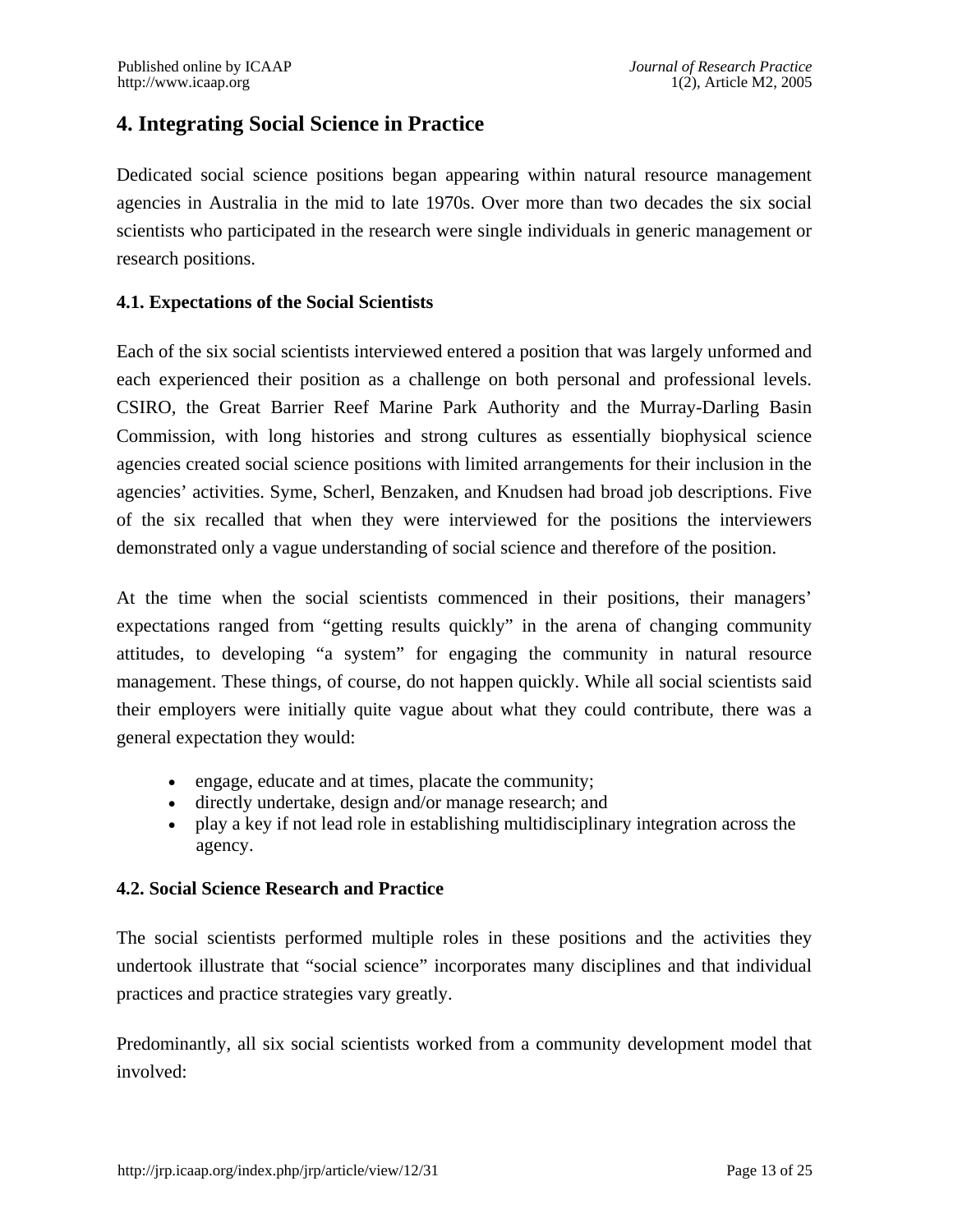- bringing people together and encouraging the recognition and ownership of needs and functions;
- translating needs into strategies for action;
- forming coalitions with others who have interests in common; and
- challenging power relationships and structures to redress inequalities (Lynn, 1994).

In spite of expectations that they would appease public disquiet and change behaviour and attitudes of resource managers and users, all were informed by an ethical code. For example, Syme said the ethical basis of his practice was to work with people to assist them in finding useful solutions but never to treat them as subjects of change: "Research should assist in addressing the community's problems not just supply information about the community for the purposes of the research of biophysical scientists. It should be partnership not paternalism" (G. Syme, personal communication, September 20, 2001).

The social scientists introduced qualitative and participatory approaches to organisations with a natural science understanding. These research and management models were often viewed in the agencies as not scientific, being less rigorous than positivist science. In the Murray-Darling Basin Commission, CSIRO and the Great Barrier Reef Marine Park Authority, as well as in the external groups that the social impact units worked with, the qualitative, participatory approaches were considered to be a matter not of science at all, but of common sense. The prevailing attitude towards social scientists was less than sympathetic, summed up well by the expression: "When it comes to the social, everyone's an expert." Three managers identified this as one of the most challenging barriers to effectively integrating social science in natural resource management.

The expertise of the social scientists ranged from undertaking research and conducting social impact assessments to managing impact assessment teams, establishing research programs and managing relationships between the agencies and their stakeholder groups. They applied social science to a wide realm of natural resource management contexts, from water quality, to fisheries, agriculture, mining, and sustainable catchment management. Specific projects the social scientists initiated and/or conducted included designing a new geographical information systems approach to monitor tourism activity on the Great Barrier Reef, development of decision-making frameworks, catchment management plans, dam safety guidelines, environmental valuation methods, infrastructure plans for new developments, and demand management plans for water, to name only a few of their activities.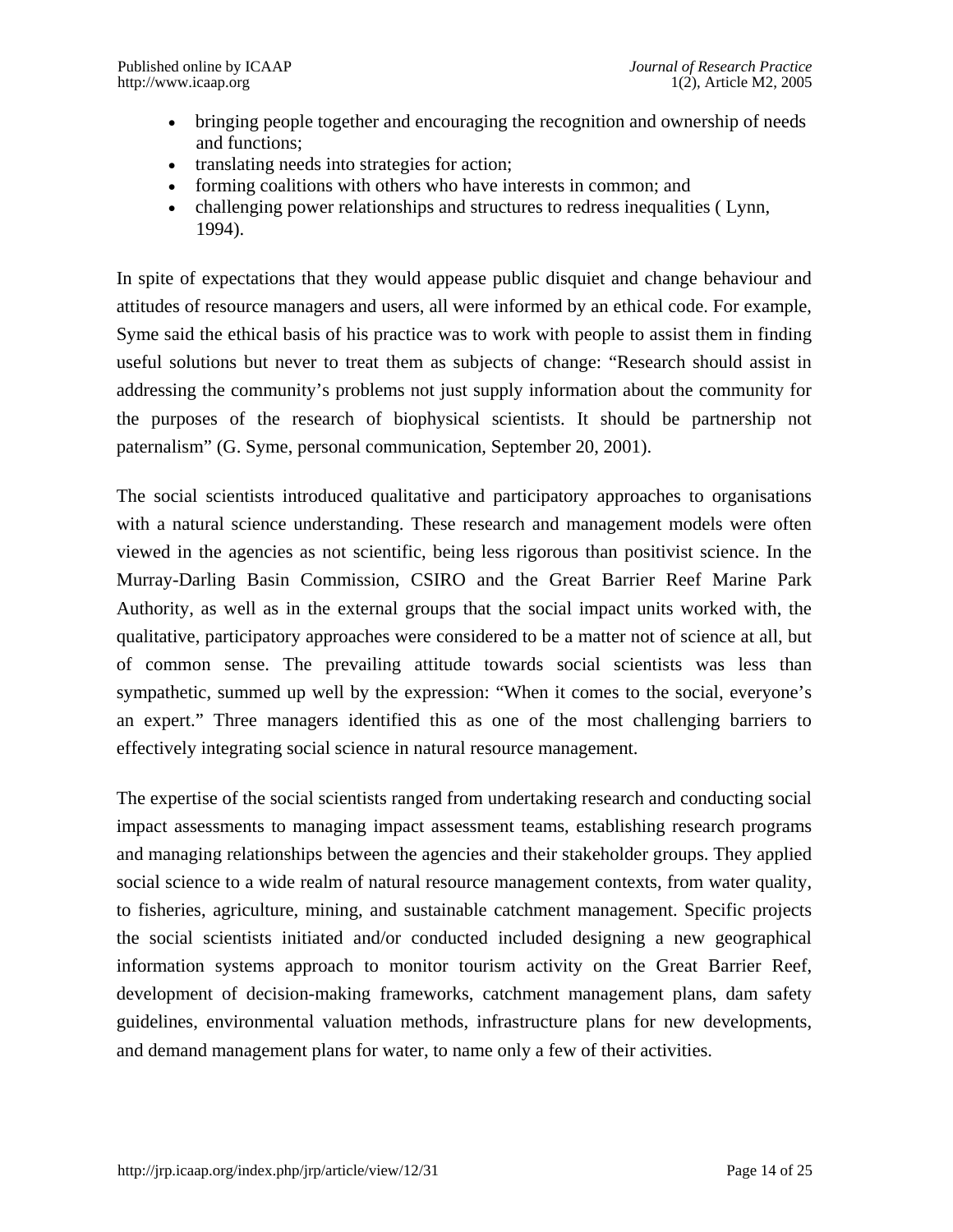All six social scientists, with grand expectations placed upon them, embraced a professional social science research approach based on theoretical foundations and their respective values. Between them, they carried out a range of projects through various approaches from engaging industry to educating extension officers to ensuring socially acceptable development and establishing the social sciences as the key to understanding the human dimension of natural resource management.

In striving to integrate social science, there has been a great deal of frustration as well as a sense of achievement. The social scientists no longer working in the featured agencies (all but Syme) considered that they had gone at least some way in paving a path for social science in natural resource management.

A commonly experienced barrier to integration of social science was that the associated disciplinary knowledge and skills were not recognised. Rather, others in the organisations viewed social science as marginal to the natural sciences. This resulted in one of the social scientists offering social science as a "service" to natural resource management.

A further emergent theme was that the social scientists were solo workers without status. In each case, the social scientist began as one person working across an organisation where all the other single-focus, biophysical programs were represented at a high decision-making level in the agency by coordinators or directors.

A common assumption over the last 20 years has been that the social scientist in natural resource management will not only coordinate the social science function but also coordinate integration. The onus for integrating social science has fallen to the social scientist to a greater degree than it has been the responsibility of the agency management or of other disciplines.

In the area of public participation, the social scientists found that managers and colleagues had little understanding or appreciation of the complexities of public participation and its political nature. Some of the managers expected social scientists to change the attitudes and behaviour of people. While community consultation seemed acceptable, giving them some real power over decisions for future resource management through participatory research methods was not.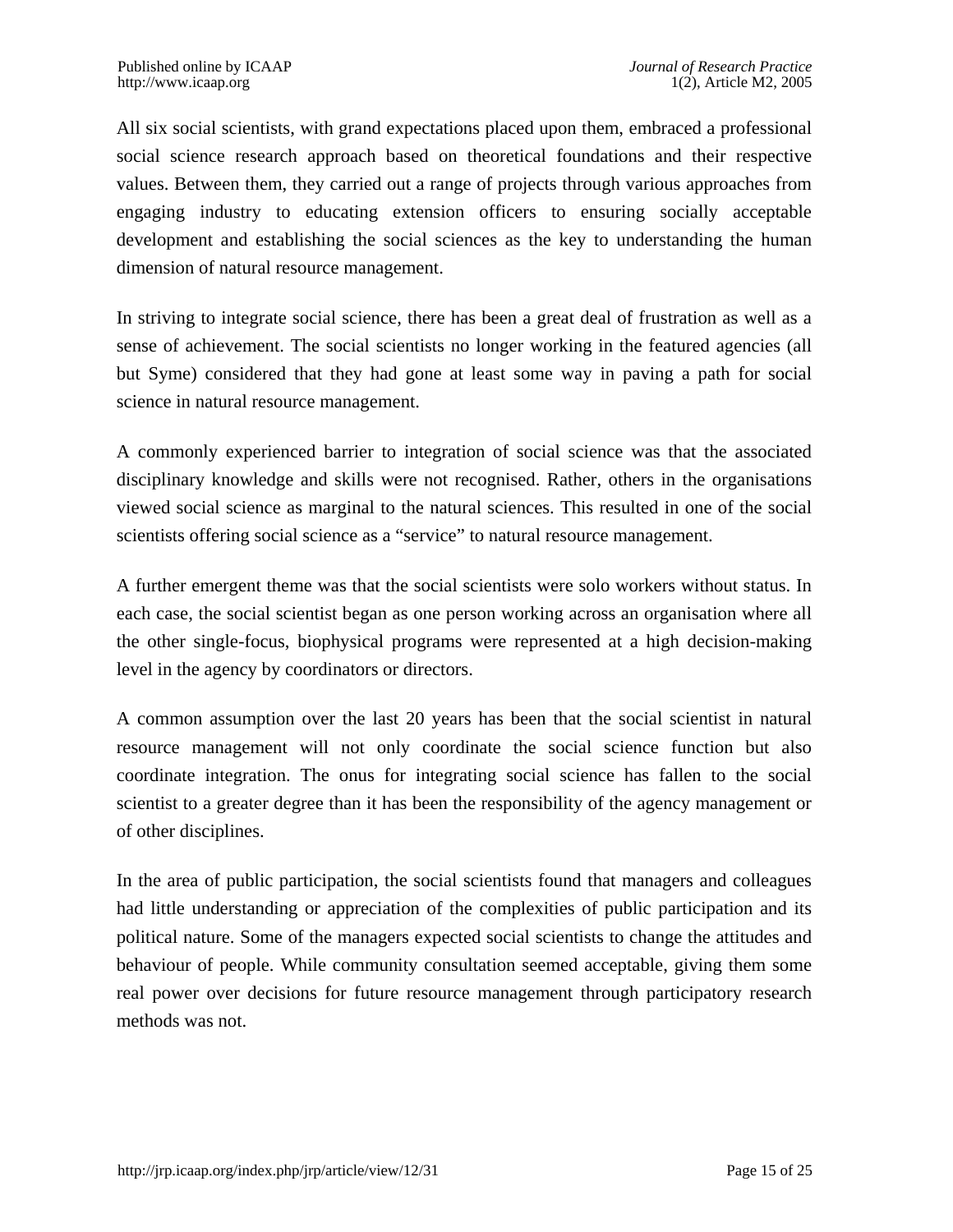### **5. Impediments to Integration**

The social scientists and their managers identified a set of common impediments to integration, and most of those have persisted over the 25 years. Those impediments will be discussed below, under the following headings:

- organisational culture;
- non-acceptance of social science methodology in the natural resource management agencies; and
- dual roles of social scientist/science--manager and integrator.

#### **5.1. Organisational Culture**

Neither the agencies' mandates nor their organisational forms incorporated social science; it remained largely undefined but was said to be integral to all of their biophysical silos. In the Great Barrier Reef Marine Park Authority, social science was outside of the policy area where it could have contributed significantly. Syme, Scherl, Benzaken, and Knudsen all built relationships between their work, the biophysical program areas, the broader stakeholder communities and the policy and planning areas--a huge terrain to cover. Establishing structures and processes for communication between program areas remains a complex challenge for these three agencies. Likewise, institutionalising social impact assessment was challenging. Even though the Social Impact Units had legitimacy, one being established by the environment minister, the other being within a government department, they did not survive.

Competition between program areas for resources was also a factor that kept social science on the margins. There is a strong culture of disciplinary excellence in the physical sciences. This perpetuates competition for academic achievement and recognition which has historically been a criterion for attracting research funds. It may therefore act as a disincentive for career-minded scientists to undertake interdisciplinary projects or multidisciplinary integration. Further, not only did integration have few incentives for the traditional physical scientist but it threatened the autonomy and authority they enjoyed as researchers.

The lack of status of the social scientists in the agencies studied illustrates a lack of serious commitment to integration, and acted as a constraint to effective integration of social science knowledge. For instance, Dale was the unit manager but often found it difficult to negotiate high level referral deals with managers of other state government agencies because his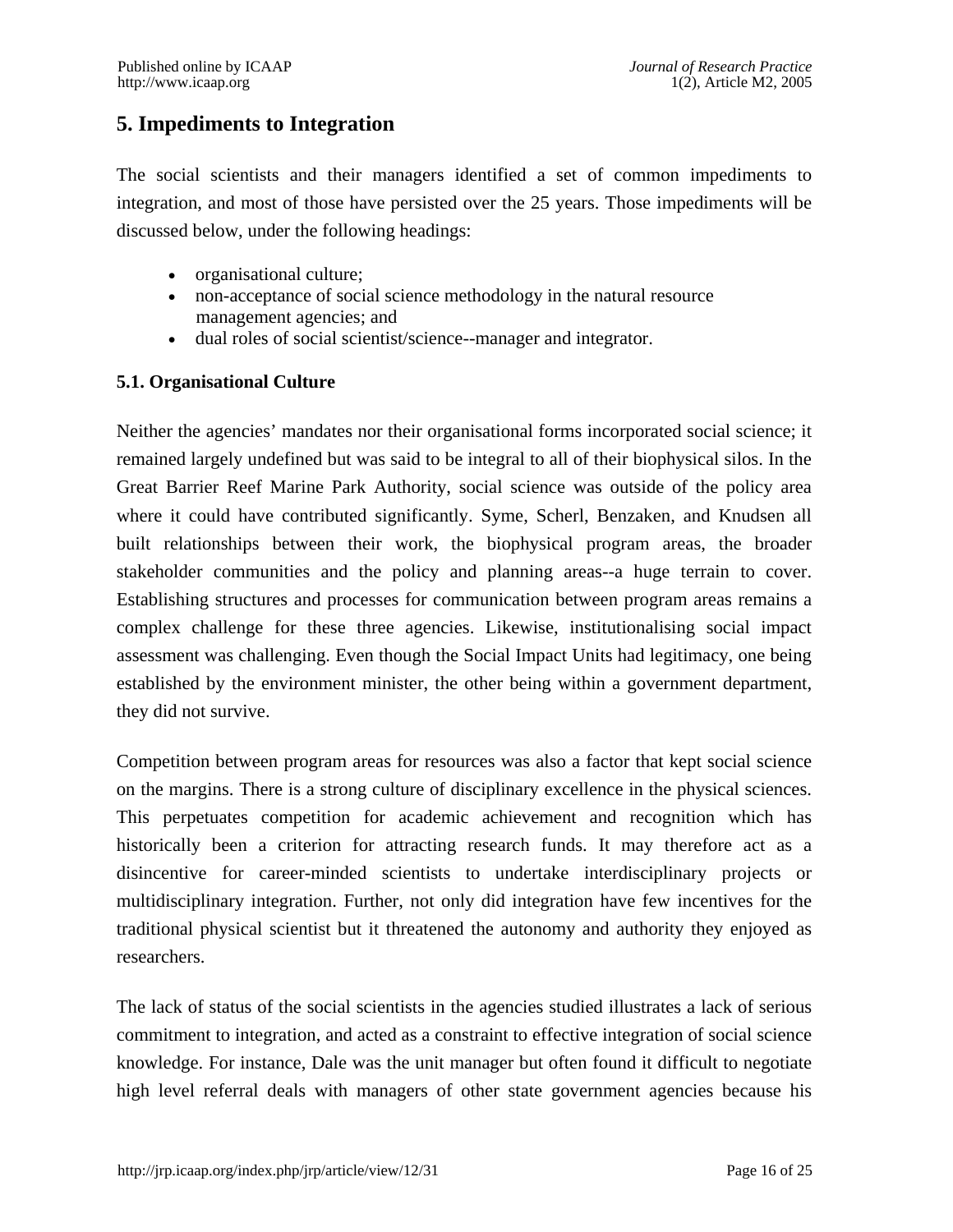position did not have equal status. Syme reached a point at regular divisional meetings where he did not say anything at all for a whole day because he became so tired of having to ask that the social element not be overlooked.

The social science programs in the Great Barrier Reef Marine Park Authority and the Murray-Darling Basin Commission were combined into the communications programs. Even though Knudsen was a manager and the human dimension had gained program status, she was junior to the Education Manager in the Communication and Evaluation Directorate. Benzaken, Scherl, and Syme also assumed the same roles as biophysical program coordinators in their agencies but did not have recognised coordinator status. It was difficult to build a profile without a budget. Scherl articulated the situation in these words:

Managers argued that the social science area did not have a big enough budget to warrant a coordinator. That is a catch 22 situation--they could not justify having the budget because the position was not senior and they could not justify upgrading the position because the budget was not big enough. (L. Scherl, personal communication, October 16, 2001)

#### **5.2. Non-acceptance of Social Science Methodology in the Natural Resource Management Agencies**

In the Murray-Darling Basin Commission, the Great Barrier Reef Marine Park Authority and CSIRO, understanding of social science theory and methods was limited. The six social scientists and their managers identified the lack of understanding and respect for social science as critical to their struggle for integration of social science in addressing natural resource management problems.

Of the six social scientists, only Dale took up a position in the natural resource management field in an organisation with a human welfare focus. Impact assessment was a new methodology for the department and was embraced enthusiastically. Dale experienced excellent support from management and colleagues in the department. However, gaining an appreciation of social impact assessment methods among the planning and environment departments, where the physical sciences dominated, required much effort.

There are sound arguments for impact assessment to combine technical and participatory methods (e.g., Dale, Taylor, & Lane, 2001; Taylor, Bryan, & Goodrich, 1990). Experience has shown, however, that technical and participatory approaches are informed by a number of opposing assumptions (Craig, 1990). Technical approaches are considered more scientific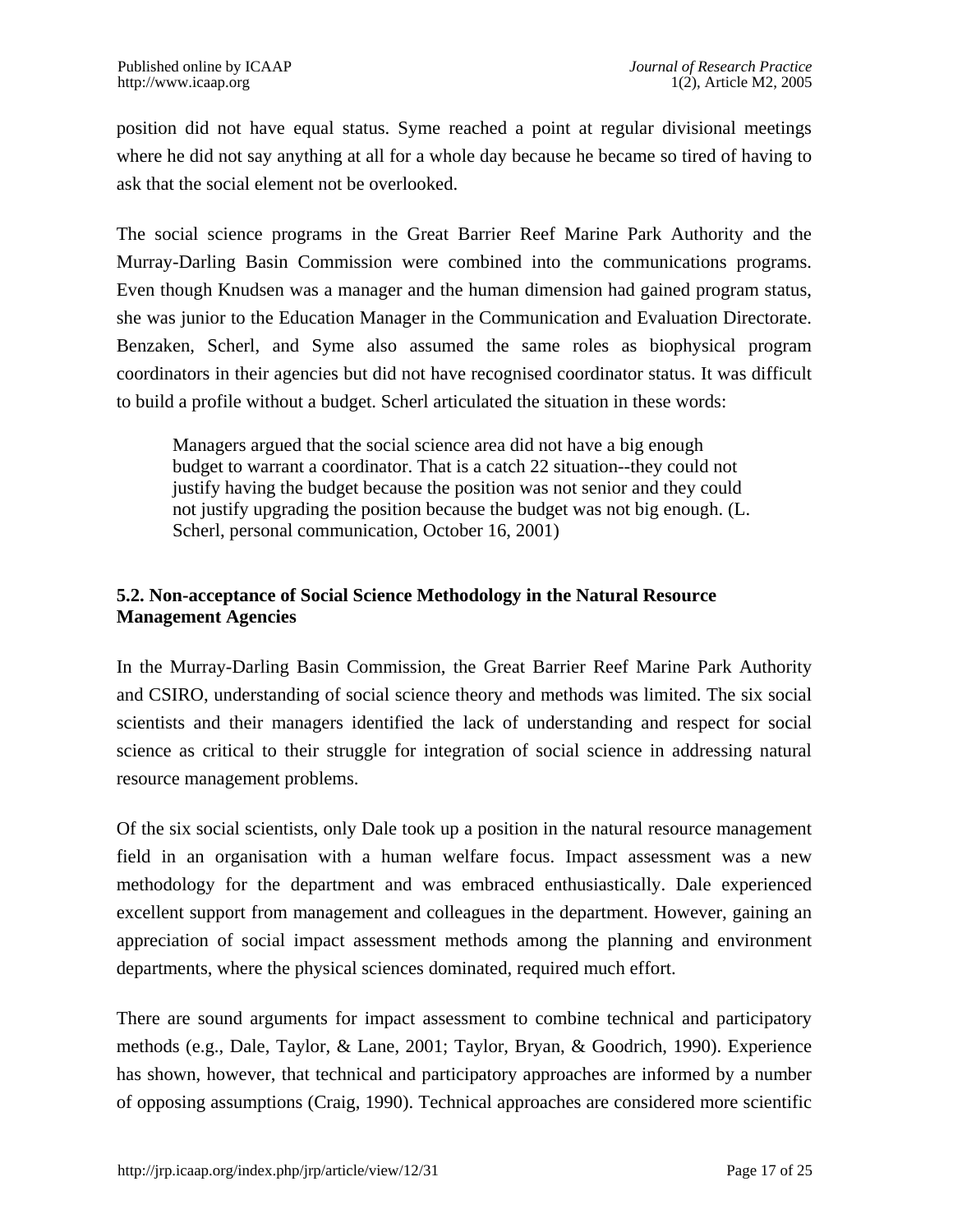and politically saleable. Biophysical environmental impact assessment managers outside the social impact units often discarded the participatory and qualitative impact assessment components. The methodological cleavage was exacerbated because the social scientists were often not involved in projects until a late stage.

Most of the social scientists said they experienced a profound sense of isolation. Not only were the social scientists isolated within the agencies but they were also isolated professionally. Formal networks for social scientists working in natural resource management in Australia have been slow to emerge.

#### **5.3. The Dual Roles of Social Scientist/Science--Manager and Integrator**

As new social scientists in the Murray-Darling Basin Commission, CSIRO, and the Great Barrier Reef Marine Park Authority, Knudsen, Syme, and Scherl were expected to integrate not only social science knowledge with the biophysical programs but also to link the biophysical programs with each other. All managers and social scientists interviewed touched on this issue and considered the "integrator" role to be an overzealous expectation of social scientists. Integral to the role of integrator are questions of cultural change.

Integration of social science is difficult in a bureaucracy because the multidisciplinary framework is usually a network model, which in theoretical and operational terms is the opposite of a hierarchy (Klein, 1990). Hierarchies are appropriate for operating a number of single-focus programs, but do not offer models for multidisciplinary integration, yet this has remained the dominant organisational form in natural resource management agencies. Network models remain substantially untested within government natural resource management agencies and will be more resource-intensive because communication will be multi-directional and connectors within the networks will need to be defined and established to replace existing organisational charts.

In the agencies reviewed, the role of integrator was unofficially bestowed to all six social scientists and on reflection, Ms Benzaken realised that a big part of the role they had played was that of change agent. The change in culture had to occur before integration of the different disciplinary perspectives was possible. In the cultures of these agencies, the attempts made by the social scientists to introduce integration were often resisted because they were viewed as something of a takeover. In addition, the social scientists did not have the professional recognition necessary to influence significant organisational or cultural change.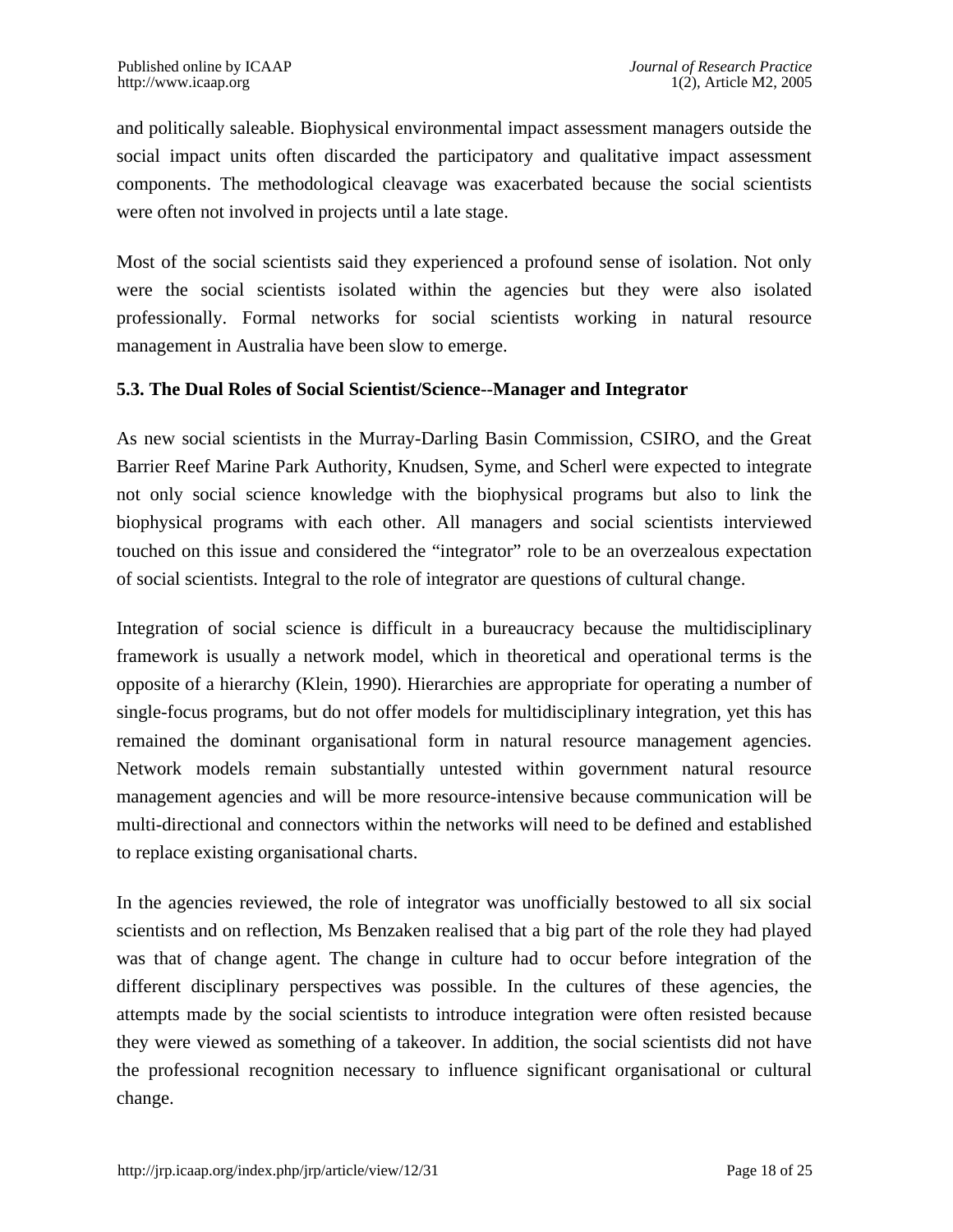The research project also illustrated a number of strategies that assist in the successful integration of social science in natural resource management agencies and these are discussed briefly in the following section.

### **6. Strategies to Assist Integration**

#### **6.1. Building Relationships**

Building relationships was a key strategy that the social scientists employed to assist integration. They identified the different types of relationship they found beneficial. Relationships survive over repeated interactions, involving both give and take. Mutually beneficial relationships generally develop through the establishment of trust. Building trust occurs gradually, over time.

Creating a social science presence was the initial task of the social scientists because their positions were not meaningfully structured into the organisations. All six social scientists made some observations about where social science could make the most important contribution and where the decision-making power was vested. By joining committees they introduced themselves and began to raise awareness about the potential contributions of social science.

When Syme started work at CSIRO, he found the environment to be averse to the ideas of social science. His credibility evolved through relationships he built with industry groups outside CSIRO. Both the water industry and the Environmental Protection Agency were impressed with Syme's work and staff of those agencies returned to him for advice. Over time, this contributed to the increase in his credibility within CSIRO. He worked with people from the water industry in ways that allowed for knowledge exchange across disciplines in the context of specific problems. He started to think of problems in different ways and to understand the problems from, for example, the perspective of the engineers. Syme was then able to assist with ideas for communicating these problems and possible solutions, in simple terms, to the general public and industry groups. As the amount of external funding for social science research increased, CSIRO began to realise that there was a demand for social science and that its products were assisting industry.

Scherl highlighted her work in training scientists and planners in survey design and implementation as an important relationship and trust building exercise: "It lifted people out of the structure, out of their disciplinary boxes" (L. Scherl, personal communication, October 16, 2001).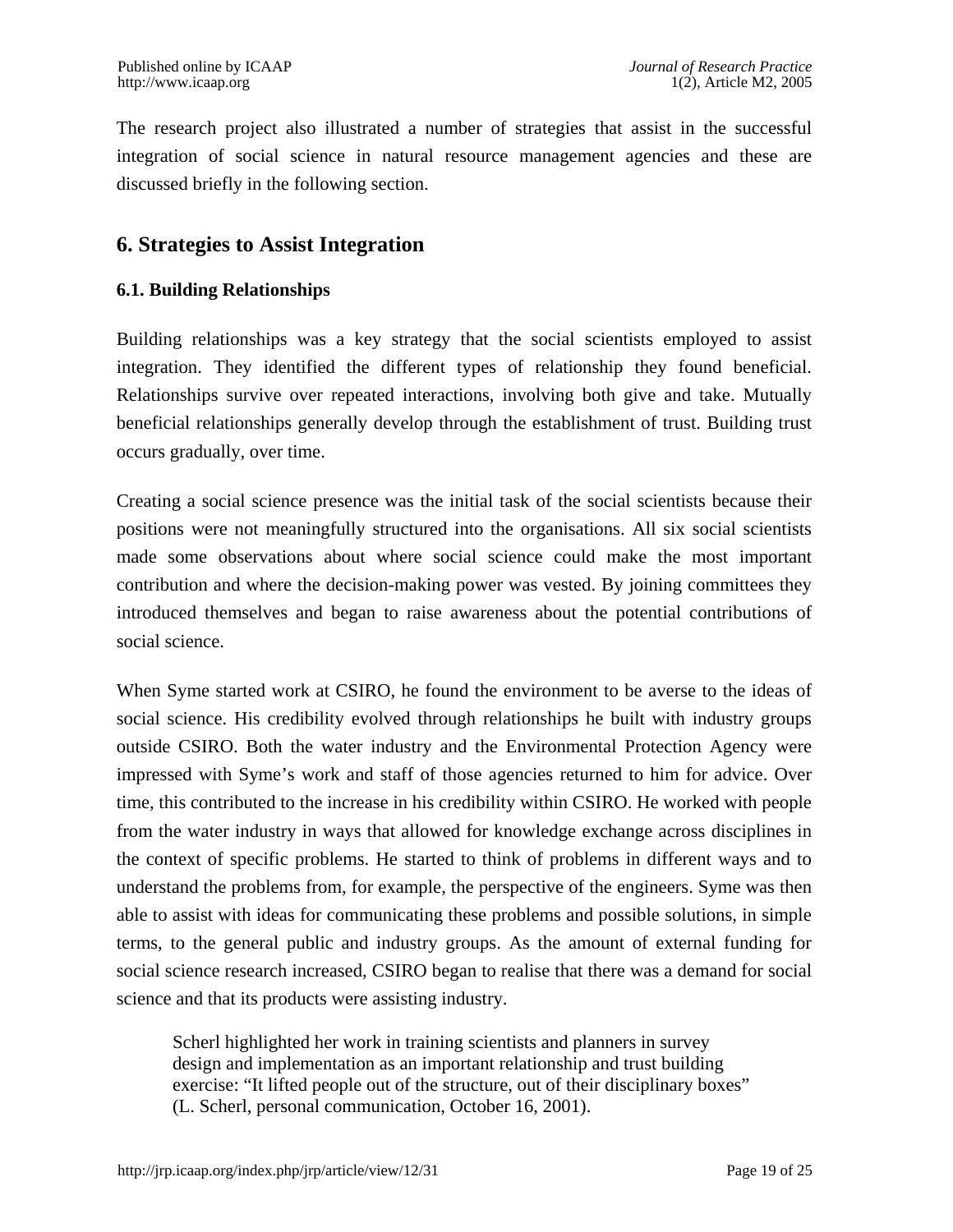Pollard pointed to her work with the Environmental Protection Authority officers on the social perspective as another example of a positive experience of integration. As a facilitator of integration, through her experience as manager of a large multi-cultural impact assessment project, Knudsen also heralded the multidisciplinary team approach.

#### **6.2. Sharing Knowledge**

Through establishing mutually beneficial relationships, the social scientists found that it was possible to begin sharing knowledge across disciplines. Dale and Syme suggested that integration is assisted by social scientists contributing a balance of technical and political competence, rigorous data collection and analysis, and the right institutional arrangements to make it work.

Integration through sharing knowledge was also served by having support from those at the top and through credibility. Ms Knudsen led a large impact assessment project with a multidisciplinary team. As team leader she had authority to establish stakeholder engagement strategies. Similarly, the Social Impact Assessment Unit in Western Australia had authority to give formal advice to the Environmental Protection Agency on environmental impact assessment guidelines and on consultation methods. Therefore, it was necessary for the Environmental Protection Agency assessment officers to learn about social assessment. Pollard found that good knowledge exchange relied on using accessible and understandable language.

#### **6.3. The Stamina to Survive**

Above and beyond working to integrate social science into natural resource management agencies, the social scientists had to find ways to survive, both personally and professionally. Having a work environment with sympathetic colleagues made this easier for Drs Dale and Pollard.

At CSIRO Syme gradually built a home for social science. The Australian Research Centre for Water in Society provided a definite and dedicated profile for social science research. This organisational model has contributed to an increased profile for and long-term survival of social science research in CSIRO. In Syme's words:

The Centre is a very team-orientated place and can be rather mysterious to the rest of CSIRO because it operates horizontally. Staff share the up-front roles like presenting research findings. They also share in collegial support,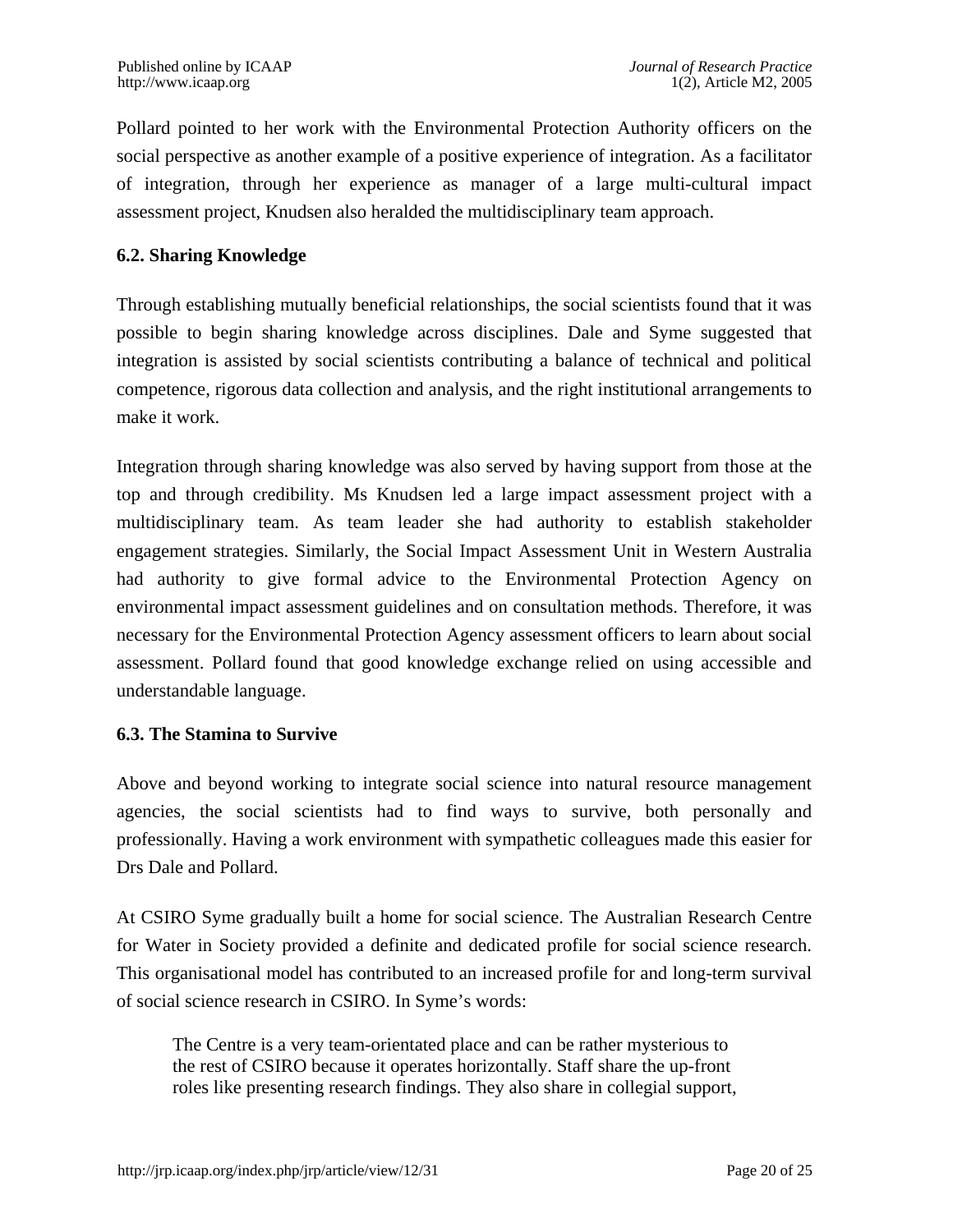camaraderie, when things are not going so well. (G. Syme, personal communication, September 20, 2001)

In the very process of pollinating integration across disciplines, social scientists can easily be lost between their own social science disciplines and the ones more traditionally associated with natural resource management.

Dale was emphatic that social scientists in the natural resource management field need a professional network not only to help them survive on a personal level but to further instil them as a compelling profession within natural resource management.

# **7. Conclusion: A Future for Social Science in Natural Resource Management**

There is no doubt that, even with the struggles these pioneers have experienced, social science is making a significant mark in the arena of natural resource management.

Syme, for example, established a body of social science theory and method directly relevant to natural resource management. His approach produced a demand for social science research and slowly its profile grew and attracted external support. His Centre is recognised for excellence throughout Australia and internationally

Within the current climate that stresses the importance of understanding human behaviour and the human capacity to change, social science is at the very core of resource management. Social scientists deserve to have a professional home which would house particular areas of expertise. Solo social scientists in natural resource management agencies have had limited opportunities for professional development. The early social scientists in this field have struggled to find the time to build networks for professional support and development. Absence of a suitable professional support group had a significant impact on all the six social scientists.

To institute a strong social science program, agencies must be clear on the types of roles they want social scientists to undertake and for what particular outcomes. It is important that natural resource management agencies acquaint themselves with social science theory and methods if they are to be effective in serving their multiple and diverse stakeholders.

The broad catch-all role of social science must be replaced with some clear definitions based on awareness of what social scientists can do and the myriad social science approaches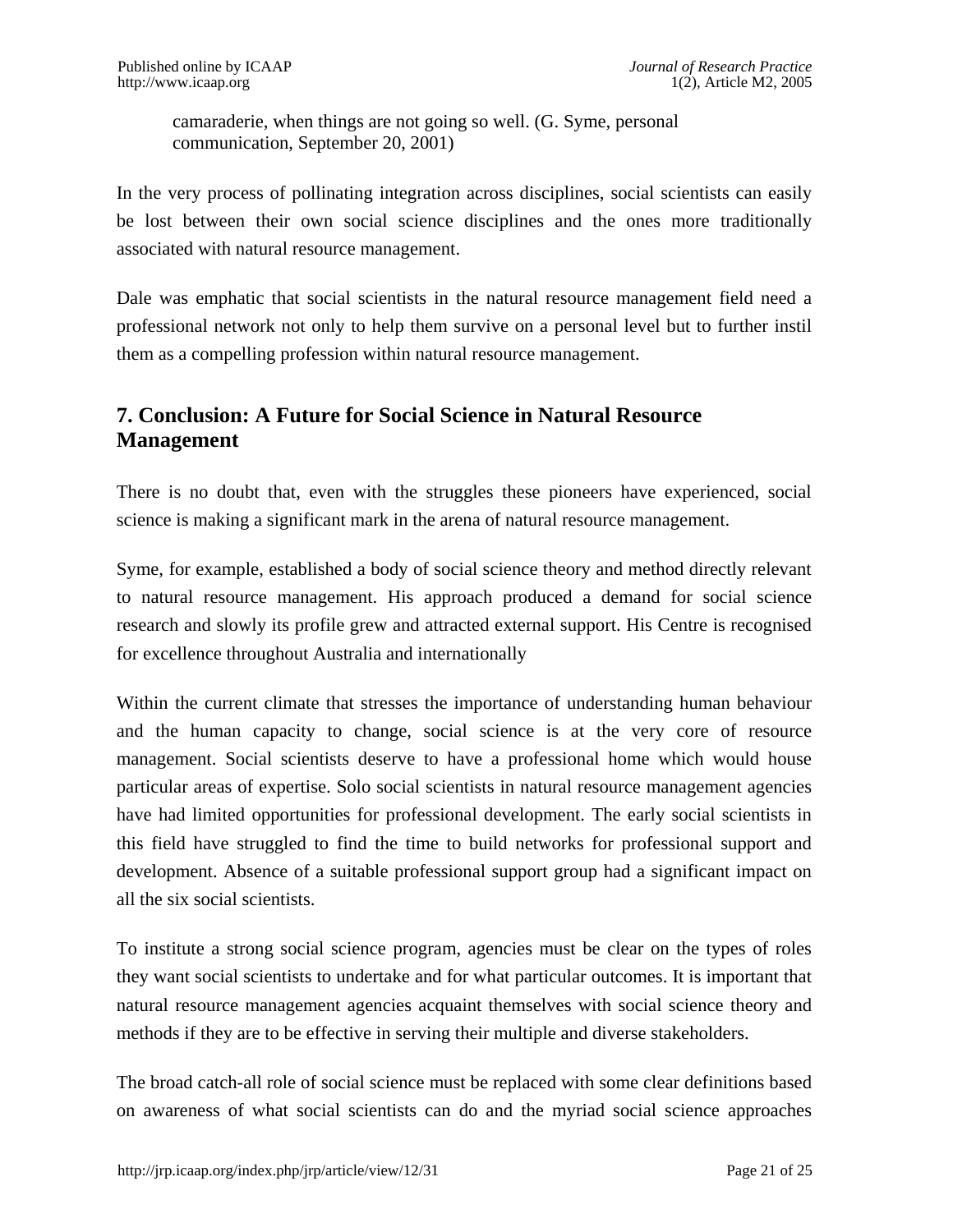available. Where an agency requires someone to undertake the role of integrator specifically, the task must be clear. The role of integrator may, but will not necessarily, be filled by a social scientist. In any case it will need to be a strong advocate for inclusion of social science.

Agencies themselves are responsible for providing the infrastructure to enable integration. If social science is to reside beside biophysical programs, it will require equal status, adequate resourcing and several social scientists. Structured opportunities for knowledge exchange among different disciplines will assist integration. Ongoing involvement of social scientists in planning research in all program areas would provide a channel for transmission of the expertise that social science brings into natural resource management and would offer settings for relationship building.

# **Acknowledgements**

This research could only be undertaken with funding support and generous involvement of the key research participants who shared their stories: Ms Dominique Benzaken, Dr Don Blackmore, Mr Barry Carbon, Dr Allan Dale, Mr Tim Gleeson, Ms Esta Knudsen, Dr Lisa Pollard, Dr Lea Scherl, Dr Geoffrey Syme, Ms Anne Verscheur, and Dr Simon Woodley. All have given permission for their stories to be published. Land & Water Australia provided direct funding for the project.

# **References**

- Australian Bureau of Statistics. (1994). *Population Census*. Canberra: Australian Government Publishing Service.
- Australian Science and Technology Council (1993). *Bridging the gap: The social sciences, humanities, science and technology in Australia*: Canberra: Australian Government Publishing Service.
- Booth, M., Frost, R., Rodgers, S., & Bukerup, A. (2001). *Interdisciplinary research methodologies in NRM* [Project Research Paper No. UMU14]. Canberra: Land & Water Australia.
- Cox, G., Dale, A., & Morrison, T. (2001). Limitation and opportunity: The institutional basis for social assessment in natural resource management in Australia. In Dale,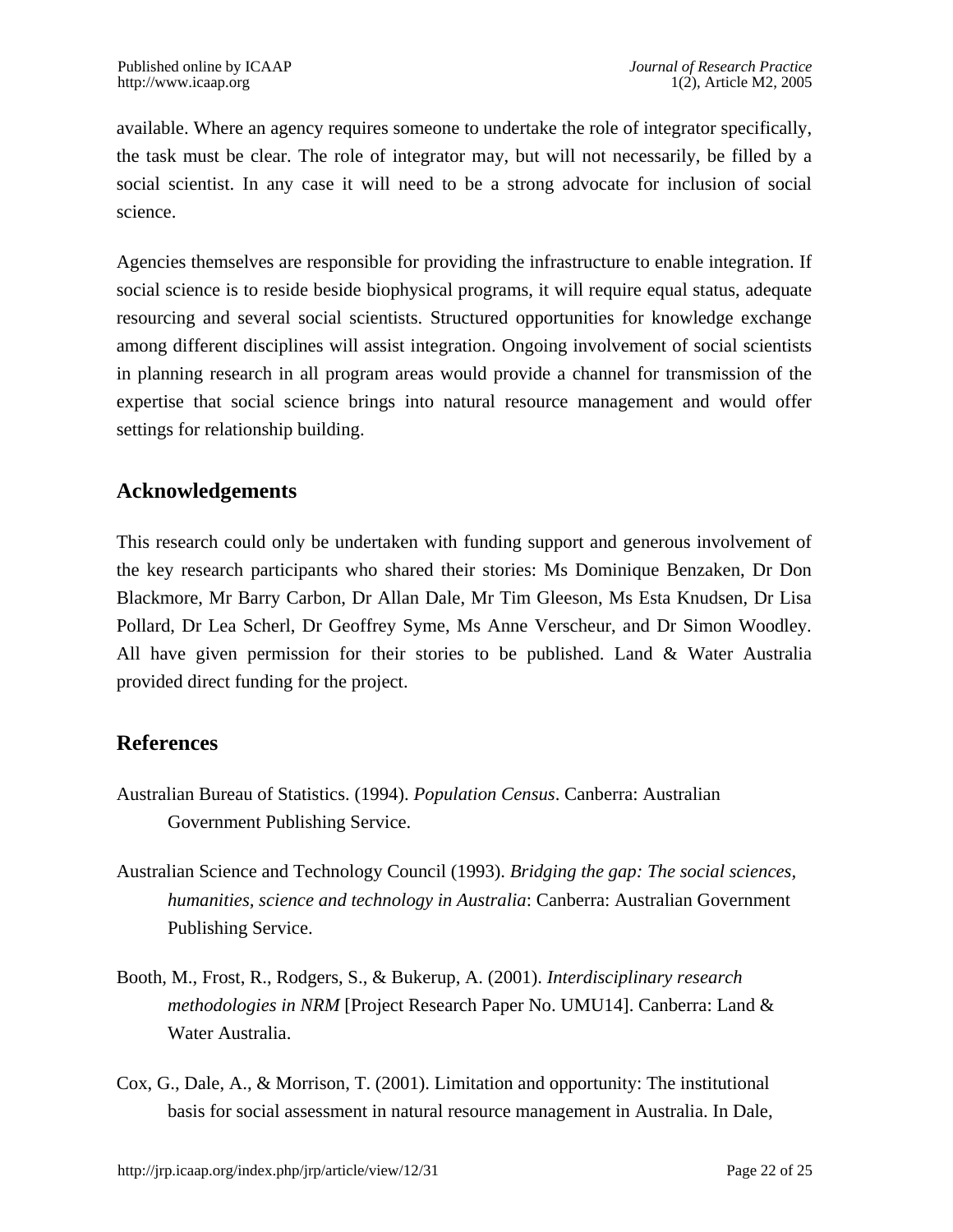A., Taylor, N., & M. Lane (Eds), *Social assessment in natural resource management institutions* (pp. 74-92). Melbourne: CSIRO Publishing.

Craig, D. (1990). SIA: Politically oriented approaches and applications. *Environmental Impact Assessment Review, 10*(1/2),37-55.

CSIRO. (1979). *Annual Report 1978-1979*. Canberra: Author.

CSIRO. (1981). *Annual Report 1980-1981*. Canberra: Author.

CSIRO. (1992). *Annual Report 1991-1992*. Canberra: Author.

CSIRO. (2001). *Annual Report 2000-2001*. Canberra: Author.

- CSIRO (2001, Autumn). *CoResearch: CSIRO's Staff Magazine* [Special 75 th Anniversary Edition].
- Dale, A., & Crisp, R. (2001). Institutionalising social impact assessment in Queensland: The Social Impact Assessment Unit 1993-1996. In A. Dale, N. Taylor, & M. Lane (Eds), *Social assessment in natural resource management institutions* (pp. 125- 135). Melbourne: CSIRO Publishing.
- Dale, A., & Lane, M. (1995). Queensland's Social Impact Assessment Unit: Its origins and prospects. *Queensland Planner, 35*(3), 5-11.
- Dale, A., Taylor, N., & Lane, M. (Eds). (2001). *Social assessment in natural resource management institutions*. Melbourne: CSIRO Publishing.
- Gibbons, M., Limoges, C., Nowotny, H., Schwartzman, S., Scott, P., & Trow, M. (1994). *The newproduction of knowledge*. London: Sage.
- Great Barrier Reef Marine Park Authority. (1978). *Annual Report 1977-78*. Townsville: Author.
- Klein, J. (1990). *Interdisciplinarity: History, theory and practice*. Detroit: Wayne State University Press.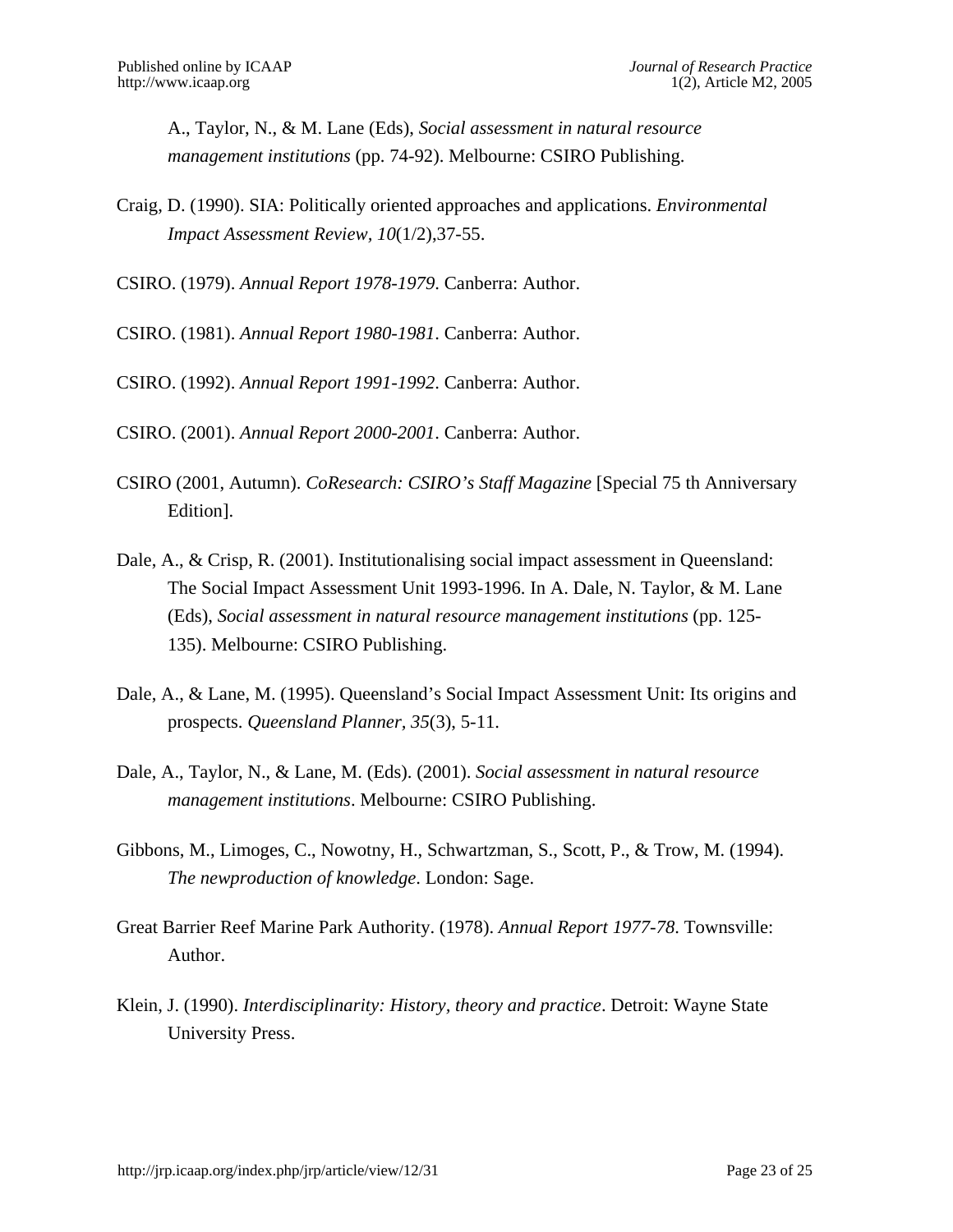- Lynn, M. (1994). Community in Australia. In B. Furze, & C. Stafford (Eds), *Society and change: A sociological introduction to contemporary Australia* (pp. 312-334). Melbourne: McMillan.
- Muldoon, J., & Kenchington, R. (1998, April). Role of science and monitoring in managing the Great Barrier Reef Marine Park. Paper presented at Intergovernmental Oceanographic Commission, Korea Maritime Institute International Workshop on ICM: Challenges and strategies for achieving integrated management of coasts and oceans. Seoul, Korea.
- Murray-Darling Basin Commission. (1995). *Annual Report 1994-1995.* Canberra: Author.
- Murray-Darling Basin Commission. (1999). *People as an integral part of the initiative: A human dimension strategy*. Canberra: Author.
- Murray-Darling Basin Commission. (2002). *Population and Settlement*. Retrieved August 31, 2005, from [http://www.mdbc.gov.au/education/encyclopedia/population/population\\_and\\_settle](http://www.mdbc.gov.au/education/encyclopedia/population/population_and_settlement.htm)  [ment.htm](http://www.mdbc.gov.au/education/encyclopedia/population/population_and_settlement.htm)
- Rossini, F., & Porter, A. (1984). Interdisciplinary research: Performance and policy issues. In R. Jurkovich, & J. Paelinck (Eds), *Problems in interdisciplinary studies*. Hampshire: Gower Aldershot.
- Roughley, A. (1998). *With head, heart and land: Integration of community work and environmental planning in three north Queensland Local Government Authorities*. Unpublished doctoral dissertation, Australian National University, Canberra.
- Roughley, A., & Scherl, L. (1992). *Social impact assessment: A limited literature review with general recommendations for implementing social impact assessment in the Great Barrier Reef Marine Park.* Townsville: Great Barrier Reef Marine Park Authority.

Social Impact Unit Western Australia. (1990). *Annual Report 1989-1990*. Perth: Author.

Taylor, C., Bryan, C., & Goodrich, C. (1990). *Social assessment: Theory, process and techniques*, New Zealand: Centre for Resource Management, Lincoln University.